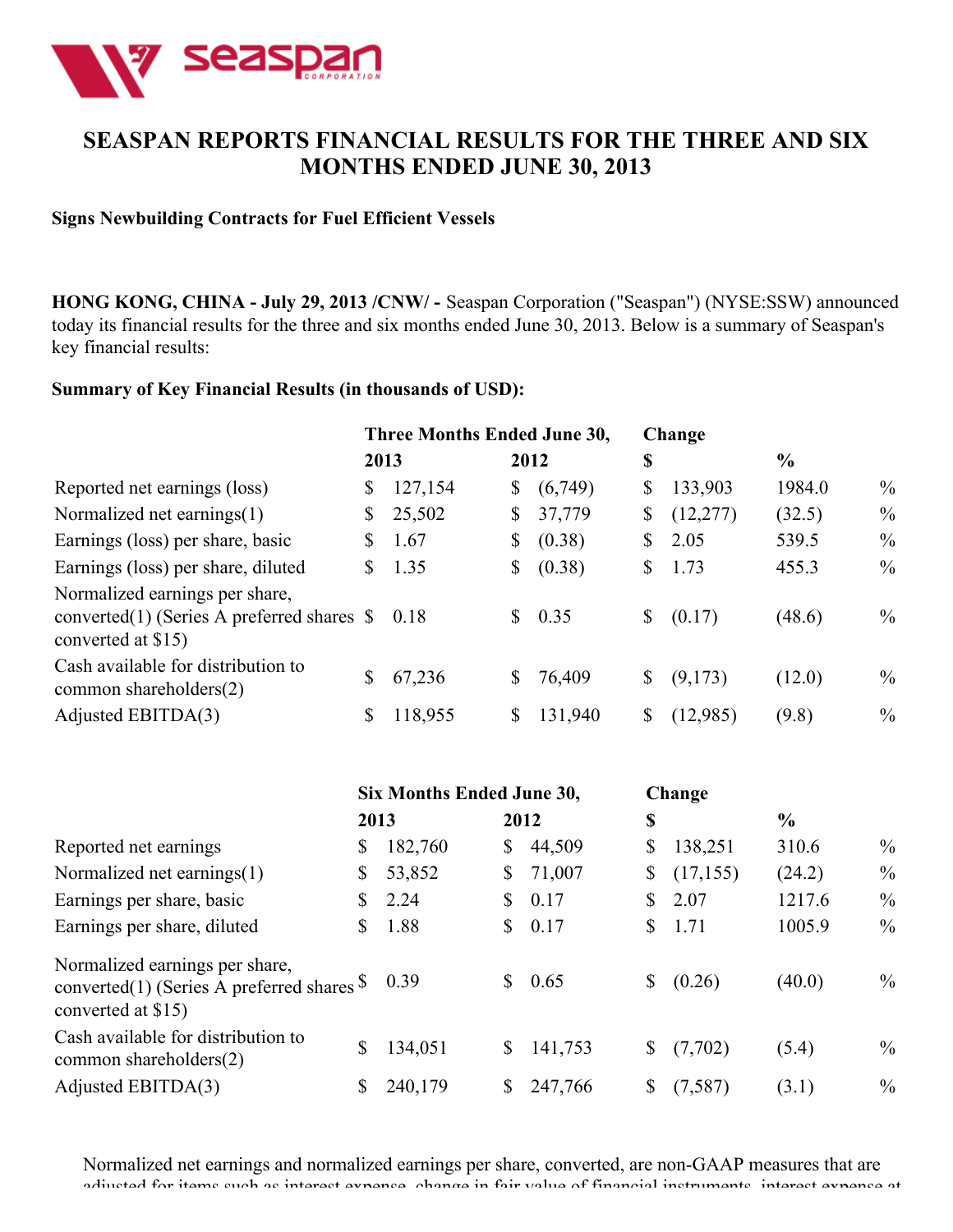adjusted for items such as interest expense, change in fair value of financial instruments, interest expense at the hedged rate, organizational development costs, gain on vessels and certain other items that Seaspan believes are not representative of its operating performance. Normalized earnings per share, converted, reflects normalized earnings per share on a pro-forma basis on the assumption that Seaspan's outstanding

(1) Series A preferred shares are converted at \$15.00 per share. Please read "Reconciliation of Non-GAAP Financial Measures for the Three and Six Months Ended June 30, 2013 and 2012- Description of Non-GAAP Financial Measures - B. Normalized Net Earnings and Normalized Earnings per Share" for a description of normalized net earnings and normalized earnings per share, converted, and for reconciliations of these measures to net earnings and earnings per share, respectively.

Cash available for distribution to common shareholders is a non-GAAP measure that represents net earnings adjusted for depreciation and amortization, interest expense, amortization of deferred charges, non-cash share-based compensation, change in fair value of financial instruments, bareboat charter adjustment, organizational development costs, amounts paid for dry-docking, cash dividends paid on preferred shares, gain on vessels, interest expense at the hedged rate and certain other items that Seaspan

(2) believes are not representative of its operating performance. Please read "Reconciliation of Non-GAAP Financial Measures for the Three and Six Months Ended June 30, 2013 and 2012 - Description of Non-GAAP Financial Measures - A. Cash Available for Distribution to Common Shareholders" for a description of cash available for distribution to common shareholders and a reconciliation of cash available for distribution to common shareholders to net earnings.

Adjusted EBITDA is a non-GAAP measure that represents net earnings before interest expense and other debt-related expenses, interest income, depreciation and amortization, bareboat charter adjustment, organizational development costs, gain on vessels, change in fair value of financial instruments and certain

(3) other items that Seaspan believes are not representative of its operating performance. Please read "Reconciliation of Non-GAAP Financial Measures for the Three and Six Months Ended June 30, 2013 and 2012 - Description of Non-GAAP Financial Measures - C. Adjusted EBITDA" for a description of Adjusted EBITDA and a reconciliation of Adjusted EBITDA to net earnings.

## **Summary of Key Highlights**

- Achieved vessel utilization of 99.0% and 97.5% for the three and six months ended June 30, 2013, respectively, or 99.3% and 99.6% if the impact of off-charter days is excluded.
- Paid quarterly dividends of \$0.59375 and \$0.496875 per Series C (NYSE:SSW PR C) and Series D (NYSE:SSW PR D) preferred share, respectively, representing a total distribution of \$9.9 million. The dividends were paid to all Series C and Series D preferred shareholders of record as of April 29, 2013 for the period from January 30, 2013 to April 29, 2013.
- Paid a quarterly dividend for the 2013 first quarter of \$0.3125 per Class A common share on May 30, 2013 to all shareholders of record as of May 20, 2013.
- Accepted delivery of one vessel during the quarter, bringing Seaspan's operating fleet to a total of 70 vessels at June 30, 2013.

Gerry Wang, Chief Executive Officer, Co-Chairman, and Co-Founder of Seaspan, commented, "During the first half of 2013, we generated strong and stable results and once again increased our common share dividend."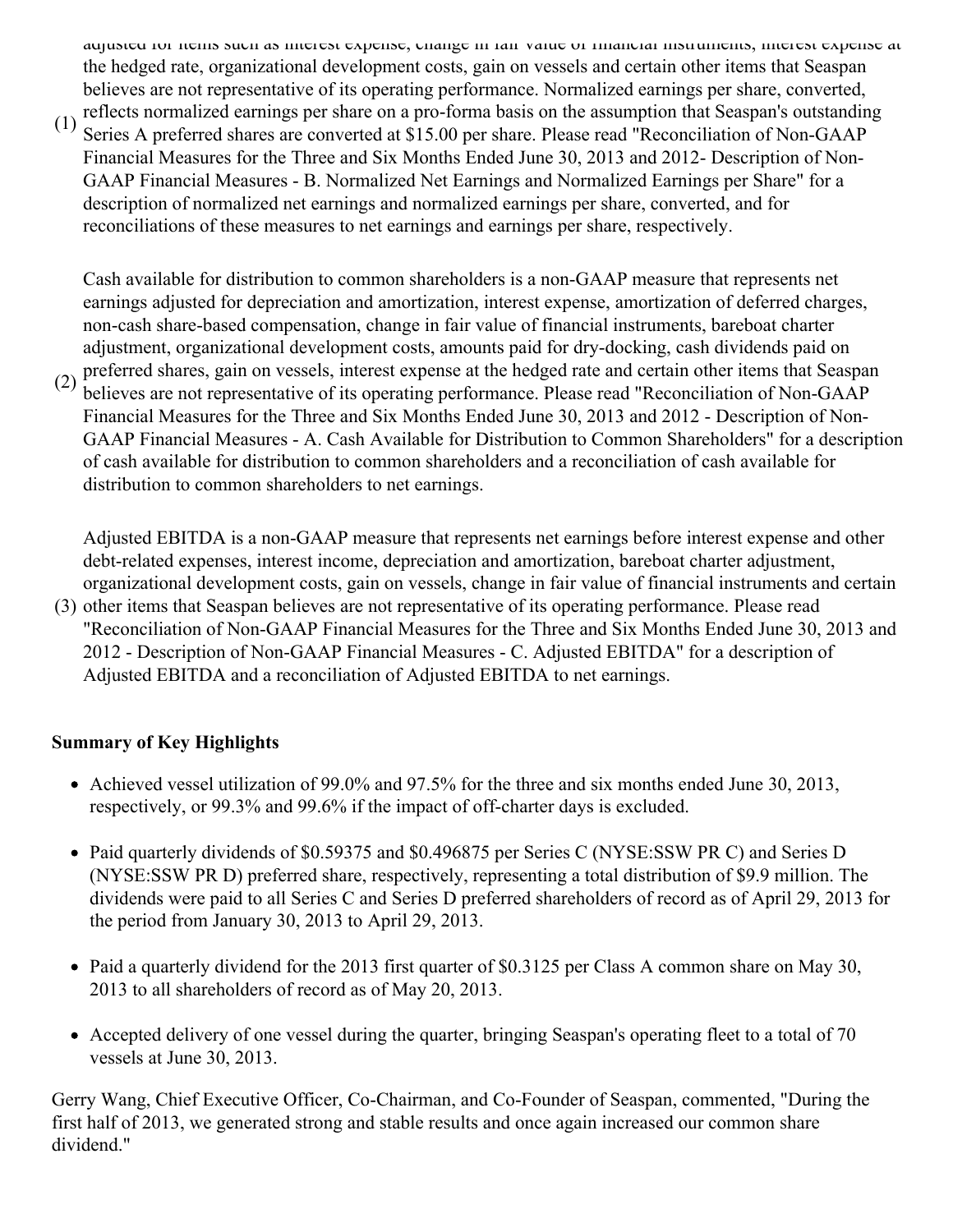Mr. Wang continued, "Seaspan continues to capitalize on attractive growth opportunities. We are pleased to have commenced the third quarter by signing a major newbuilding contract and are in the process of finalizing long-term time charter agreements for these vessels. Seaspan's strong balance sheet combined with its technical and operational expertise in large modern containerships position the Company to continue to execute its growth strategy and provide charterers with their desired vessels."Second Quarter Developments

## *Vessel Delivery*

On June 13, 2013, Seaspan accepted delivery of the MOL Excellence, bringing its operating fleet to 70 vessels. The 4600 TEU vessel is on charter to Mitsui O.S.K. Lines Ltd. ("MOL") under a two-year, fixed-rate time charter.

## *Loan Facility Transactions*

On April 25, 2013, Seaspan entered into a term loan facility with an Asian bank for up to \$174.0 million to be used to fund the construction of two 14000 TEU newbuilding containerships to be chartered to Yang Ming Marine Transport Corp. ("Yang Ming Marine").

On June 20, 2013, Seaspan entered into a term loan facility with a U.S. bank and an Australian bank for up to \$30.0 million to be used to fund the purchase price of two 4600 TEU containerships on charter to MOL. Seaspan drew the full \$30.0 million of this facility on July 9, 2013.

## **Subsequent Events**

## *Newbuilding Contracts*

On July 19, 2013, Seaspan entered into contracts with a major Asian shipbuilder for certain newbuilding containerships. The vessels are scheduled for delivery in 2015 and have an aggregate purchase price of approximately \$550 million. Seaspan expects to sign long-term time charters with one of the liner majors shortly.

## *Vessel Delivery*

On July 4, 2013, Seaspan accepted delivery of the MOL Efficiency, bringing its operating fleet to 71 vessels. The 4600 TEU vessel is on charter to MOL under a two-year, fixed-rate time charter.

## *Time Charters*

In July 2013, three vessels were re-delivered to Seaspan and these vessels were subsequently re-chartered. The Seaspan Chiwan commenced a short-term charter for up to seven months. The Seaspan Dalian and Seaspan Felixstowe commenced time charters for up to 30 months with an additional option period of six to 12 months. The Seaspan Ningbo is expected to be re-delivered to Seaspan on July 30, 2013 and will be off-charter until a charter is entered into.

#### *Dividends*

On July 16, 2013, Seaspan declared cash dividends of \$0.59375 and \$0.496875 per Series C and Series D preferred share, respectively, for the period from April 30, 2013 to July 29, 2013. The dividends, representing a total distribution of \$9.9 million, will be paid on July 30, 2013 to all Series C and Series D preferred shareholders of record as of July 29, 2013.

On July 24, 2013, Seaspan declared a quarterly dividend of \$0.3125 per Class A common share. The dividend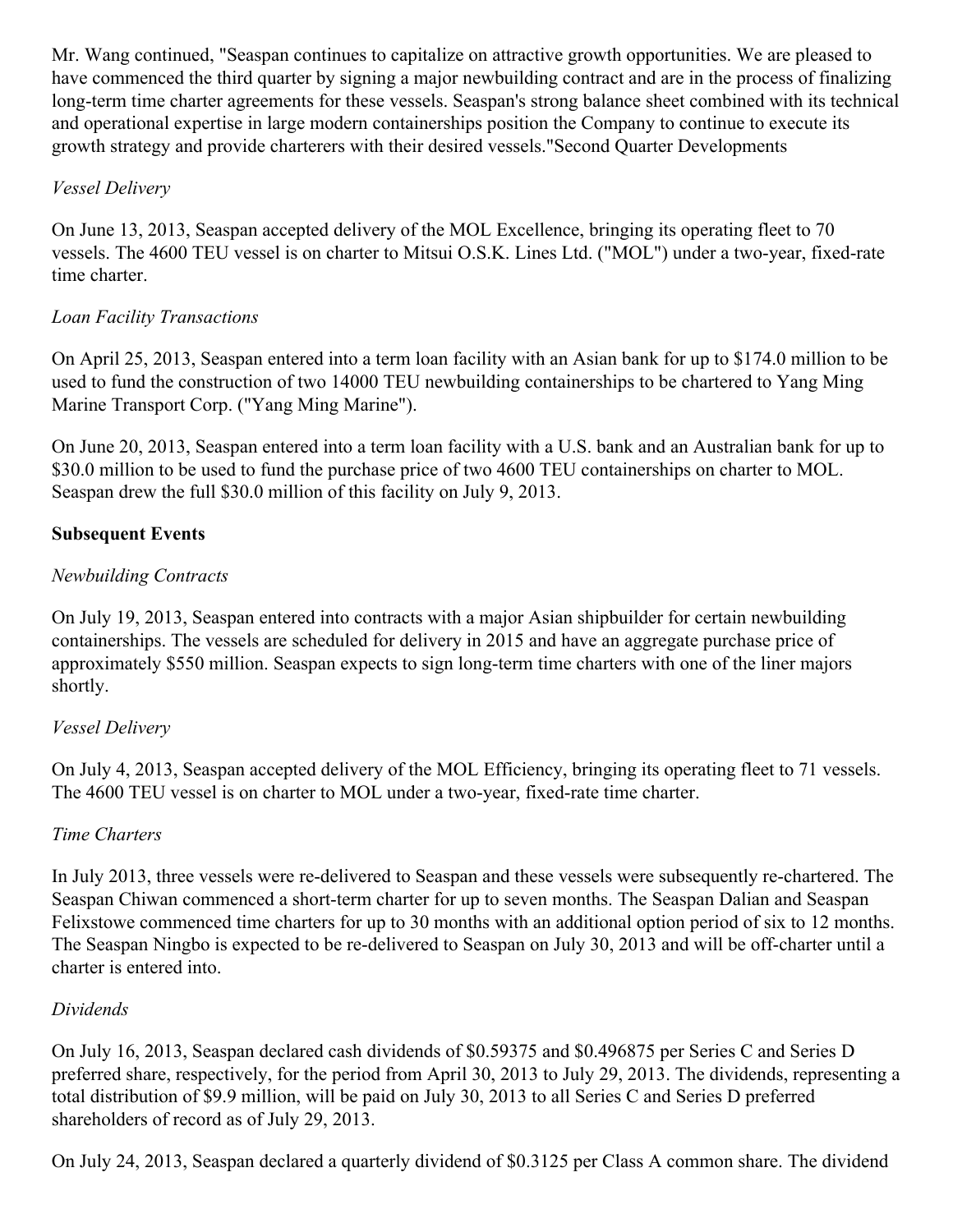is payable on August 21, 2013 to all shareholders of record as of August 12, 2013.

#### *Loan Facility Transaction*

On July 25, 2013, Seaspan entered into a term loan facility with a leading European bank for up to \$83.0 million to fund the construction of one 14000 TEU newbuilding containership to be chartered to Yang Ming Marine. With this transaction, all three 14000 TEU newbuilding containerships to be chartered to Yang Ming Marine are now financed.

#### **Results for the Three and Six Months Ended June 30, 2013**

The following table summarizes vessel utilization for the three and six months ended June 30, 2013:

|                            |       | <b>First Quarter</b> |           | <b>Second Quarter</b> | Year to Date - June 30, |           |               |
|----------------------------|-------|----------------------|-----------|-----------------------|-------------------------|-----------|---------------|
|                            | 2013  | 2012                 | 2013      | 2012                  | 2013                    | 2012      |               |
| <b>Vessel utilization:</b> |       |                      |           |                       |                         |           |               |
| Ownership days             | 5,850 | 5,591                | 5,933     | 5,847                 | 11,783                  | 11,438    |               |
| Less off-hire days:        |       |                      |           |                       |                         |           |               |
| Scheduled 5-year           |       | (44)                 | (19)      | (24)                  | (19)                    | (68)      |               |
| survey                     |       |                      |           |                       |                         |           |               |
| Unscheduled off-           | (230) | (7)                  | (40)      | (14)                  | (270)                   | (21)      |               |
| hire(1)                    |       |                      |           |                       |                         |           |               |
| <b>Operating days</b>      | 5,620 | 5,540                | 5,874     | 5,809                 | 11,494                  | 11,349    |               |
| <b>Vessel utilization</b>  | 96.1  | %99.1                | $\%$ 99.0 | $\%$ 99.4             | $\%$ 97.5               | $\%$ 99.2 | $\frac{0}{0}$ |

(1) Unscheduled off-hire includes days related to vessels being off-charter

At the beginning of 2013, Seaspan had 69 vessels in operation and accepted delivery of one vessel during the second quarter of 2013, bringing its fleet to a total of 70 vessels as of June 30, 2013. Revenue is determined primarily by the number of operating days, and ship operating expense is determined primarily by the number of ownership days.

The following table summarizes Seaspan's consolidated financial results for the three and six months ended June 30, 2013 and 2012:

|                | <b>Ended</b> | <b>Three Months</b><br><b>June 30,</b> |             | Increase       | <b>June 30,</b> | <b>Six Months Ended</b> | Increase |               |      |
|----------------|--------------|----------------------------------------|-------------|----------------|-----------------|-------------------------|----------|---------------|------|
|                | 2013         | 2012                                   | <b>Days</b> | $\frac{6}{10}$ | 2013            | 2012                    | Davs     | $\frac{0}{0}$ |      |
| Operating days | 5,874        | 5,809                                  | 65          | 1.1            | $\%$ 11,494     | 11,349                  | 145      |               | $\%$ |
| Ownership days | 5,933        | 5,847                                  | 86          | 1.5            | % 11,783        | 11,438                  | 345      | 3.0           | $\%$ |

| Financial<br><b>Summary</b><br>(in millions of<br>USD) | <b>Three Months</b><br>Ended<br><b>June 30,</b> | Change | <b>Six Months Ended</b><br><b>June 30,</b> | Change |  |
|--------------------------------------------------------|-------------------------------------------------|--------|--------------------------------------------|--------|--|
|--------------------------------------------------------|-------------------------------------------------|--------|--------------------------------------------|--------|--|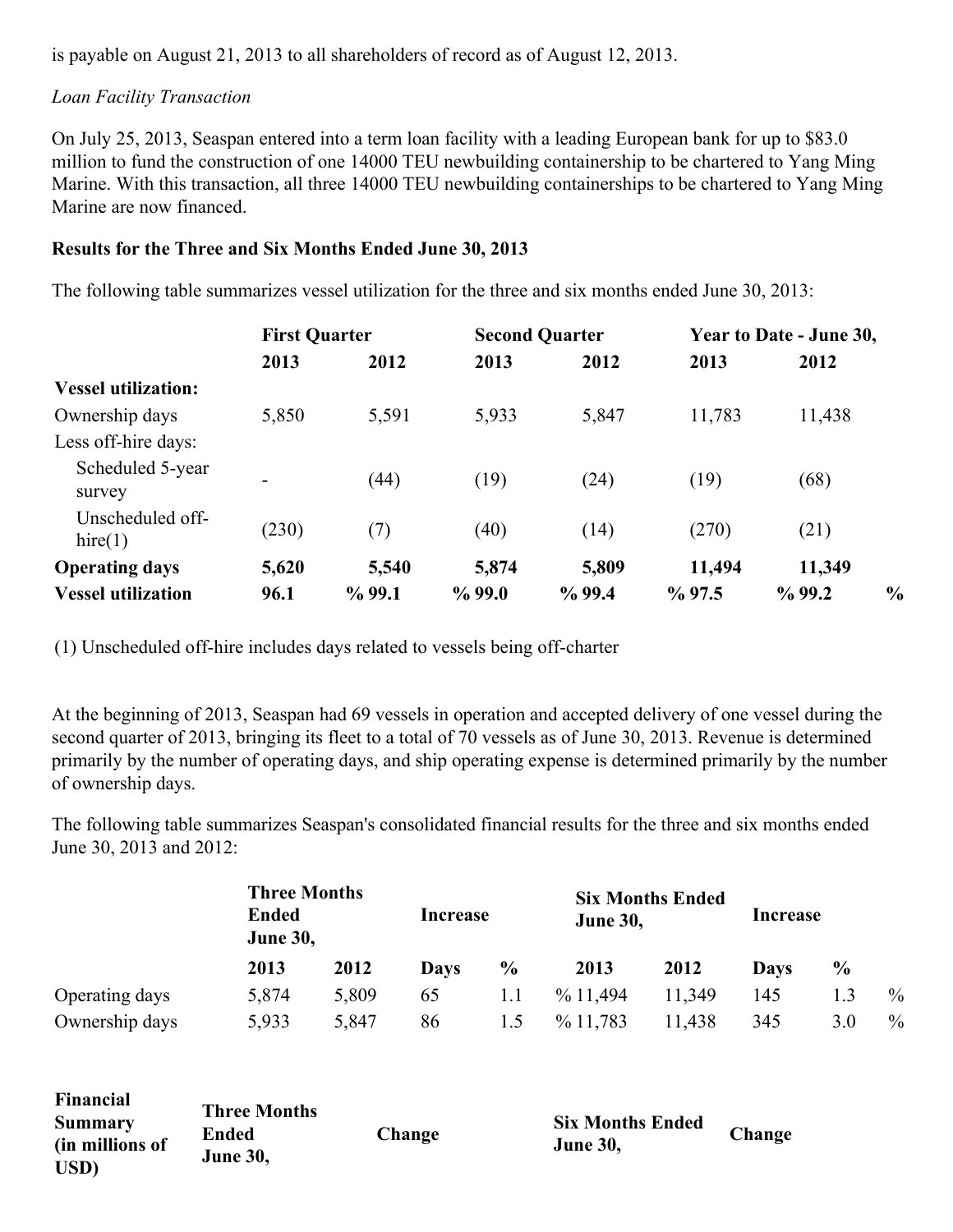|                                                     | 2013    | 2012    | \$    | $\frac{0}{0}$ |               | 2013         | 2012    | \$     | $\frac{6}{6}$ |               |
|-----------------------------------------------------|---------|---------|-------|---------------|---------------|--------------|---------|--------|---------------|---------------|
| Revenue                                             | \$167.8 | \$167.6 | \$0.1 | 0.1           |               | $\%$ \$332.7 | \$321.1 | \$11.6 | 3.6           | $\frac{0}{0}$ |
| Ship operating<br>expense                           | 37.3    | 31.5    | 5.8   | 18.5          | $\frac{0}{0}$ | 74.9         | 66.1    | 8.8    | 13.4          | $\frac{0}{0}$ |
| Depreciation and<br>amortization<br>expense         | 42.8    | 42.3    | 0.6   | 1.3           | $\frac{0}{0}$ | 85.6         | 80.2    | 5.4    | 6.7           | $\frac{0}{0}$ |
| General and<br>administrative<br>expense            | 11.8    | 6.7     | 5.2   | 77.4          | $\frac{0}{0}$ | 19.6         | 12.5    | 7.1    | 56.7          | $\frac{0}{0}$ |
| Operating lease<br>expense                          | 1.1     |         | 1.1   | 100.0         | $\frac{0}{0}$ | 2.2          | -       | 2.2    | 100.0         | $\frac{0}{0}$ |
| Interest expense                                    | 15.3    | 19.2    | (3.9) | (20.3)        | $\frac{0}{0}$ | 30.8         | 36.1    | (5.4)  | (14.9)        | $\frac{0}{0}$ |
| Change in fair<br>value of financial<br>instruments | (71.2)  | 82.1    | 153.3 | 186.7         | $\frac{0}{0}$ | (68.5)       | 86.8    | 155.3  | 179.0         | $\frac{0}{0}$ |

#### *Revenue*

Revenue increased by 0.1% and 3.6% for the three and six months ended June 30, 2013, respectively, over the same periods for 2012. This is due primarily to: the impact of a full period's contribution of the larger newbuilding vessels delivered in 2012 (and higher time-charter rates associated with such vessels); revenue received from management of third party vessels; a decrease in scheduled off-hire; and the delivery of one vessel in June 2013. These increases over the same periods for 2012 were partially offset by: lower rates for five vessels which were on short-term charters during the period; one less day in 2013 due to the 2012 leap year; and an increase in unscheduled off-hire, which included 238 off-charter days for four of Seaspan's 4250 TEU vessels for the six months ended June 30, 2013.

The increase in operating days and the related financial impact for the three and six months ended June 30, 2013, relative to the corresponding periods in 2012, is attributable to the following:

|                                                        | <b>Three Months Ended</b><br>June 30, 2013 |                            | <b>Six Months Ended</b><br>June 30, 2013 |                            |  |  |
|--------------------------------------------------------|--------------------------------------------|----------------------------|------------------------------------------|----------------------------|--|--|
|                                                        | <b>Operating days</b><br>impact            | \$ impact<br>(in millions) | <b>Operating days</b><br>impact          | \$ impact<br>(in millions) |  |  |
| 2013 vessel deliveries                                 | 18                                         | \$0.4                      | 18                                       | \$0.4                      |  |  |
| Full period contribution for 2012<br>vessel deliveries | 48                                         | 2.7                        | 368                                      | 20.6                       |  |  |
| Change in daily charter hire rate<br>and re-charters   |                                            | (3.5)                      |                                          | (5.2)                      |  |  |
| One less day due to the 2012 leap<br>year              |                                            |                            | (61)                                     | (1.7)                      |  |  |
| Scheduled off-hire                                     | 5                                          | 0.4                        | 49                                       | 1.5                        |  |  |
| Unscheduled off-hire                                   | (26)                                       | (0.9)                      | (249)                                    | (5.2)                      |  |  |
| Vessel management revenue                              |                                            | 0.9                        |                                          | 1.2                        |  |  |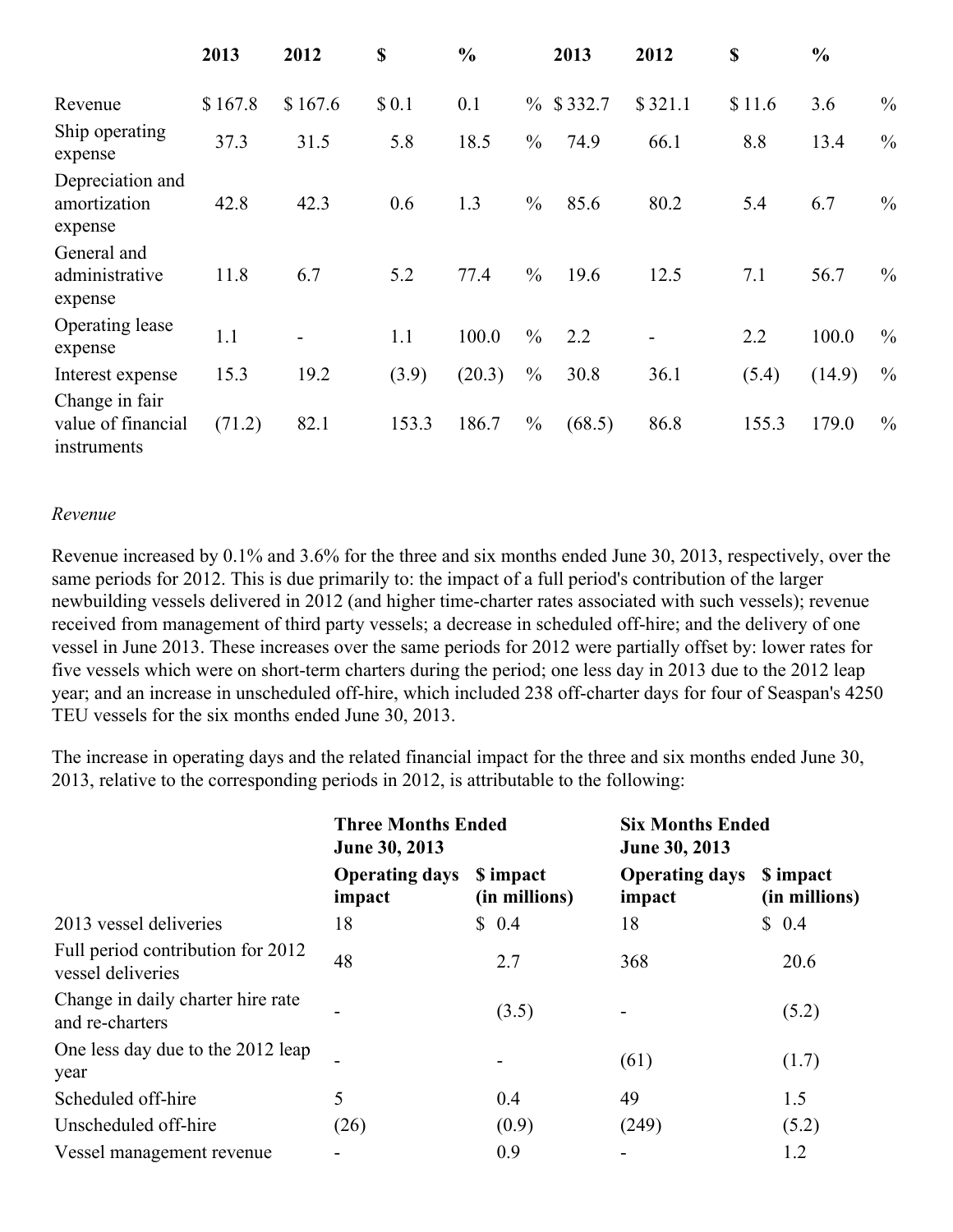| <b>Pthan</b> | 39 | $\mathbf{\$} \ \mathbf{\theta} \cdot \mathbf{\mathbf{i}}$ | 395 | \$11.6 |
|--------------|----|-----------------------------------------------------------|-----|--------|
|              |    |                                                           |     |        |

Vessel utilization was 99.0% and 97.5% for the three and six months ended June 30, 2013, respectively, compared to 99.4% and 99.2% for the comparable periods in 2012.

The decrease in vessel utilization for the six months ended June 30, 2013, compared to the same period in 2012, was primarily due to a 249-day increase in unscheduled off-hire, which includes 238 off-charter days for four of Seaspan's 4250 TEU vessels. During the six months ended June 30, 2013, Seaspan completed two drydockings, which resulted in 19 days of scheduled off-hire compared to the completion of five dry-dockings, which resulted in 68 days of scheduled off-hire, during the comparable period in 2012.

The dry-dockings Seaspan completed during the three and six months ended June 30, 2013 involved the following vessels:

| <b>Vessel</b>          | Completed      |
|------------------------|----------------|
| <b>CSCL Montevideo</b> | Q <sub>2</sub> |
| CSCL Panama            | Q <sub>2</sub> |

Seaspan's cumulative vessel utilization since its initial public offering in August 2005 through June 30, 2013 was 99.1%.

#### *Ship Operating Expense*

Ship operating expense increased by 18.5% to \$37.3 million and by 13.4% to \$74.9 million for the three and six months ended June 30, 2013, respectively, compared to the same periods in 2012. The increases are due to 233 and 535, or 4.0% and 4.7%, more ownership and managed days for the three and six months ended June 30, 2013, respectively, related to the addition of four 13100 TEU vessels during the first half of 2012 and management of third party vessels. The larger TEU vessels are more expensive to operate and the increased cost of lubes, insurance and other operating costs associated with these vessels further contributed to higher ship operating expenses in 2013. In addition, spare parts expense increased by \$1.2 million and \$1.8 million for the three and six months ended June 30, 2013, respectively, compared to the same periods in 2012 primarily due to earlier timing of purchases in 2013 and increased expense due to an expanding and aging fleet.

Ship operating expense for the three and six months ended June 30, 2012 included fixed, daily per vessel fees totalling \$9.3 million, paid to the Manager for technical services prior to the acquisition of the Manager on January 26, 2012, and \$56.8 million of direct costs incurred during the post-acquisition period from January 27 to June 30, 2012.

#### *Depreciation and Amortization Expense*

The increase in depreciation and amortization for the three and six months ended June 30, 2013 was due to the increase in the size of the fleet. Four vessels were delivered in the first six months of 2012 and a full period of depreciation was taken for these vessels in the three and six months ended June 30, 2013.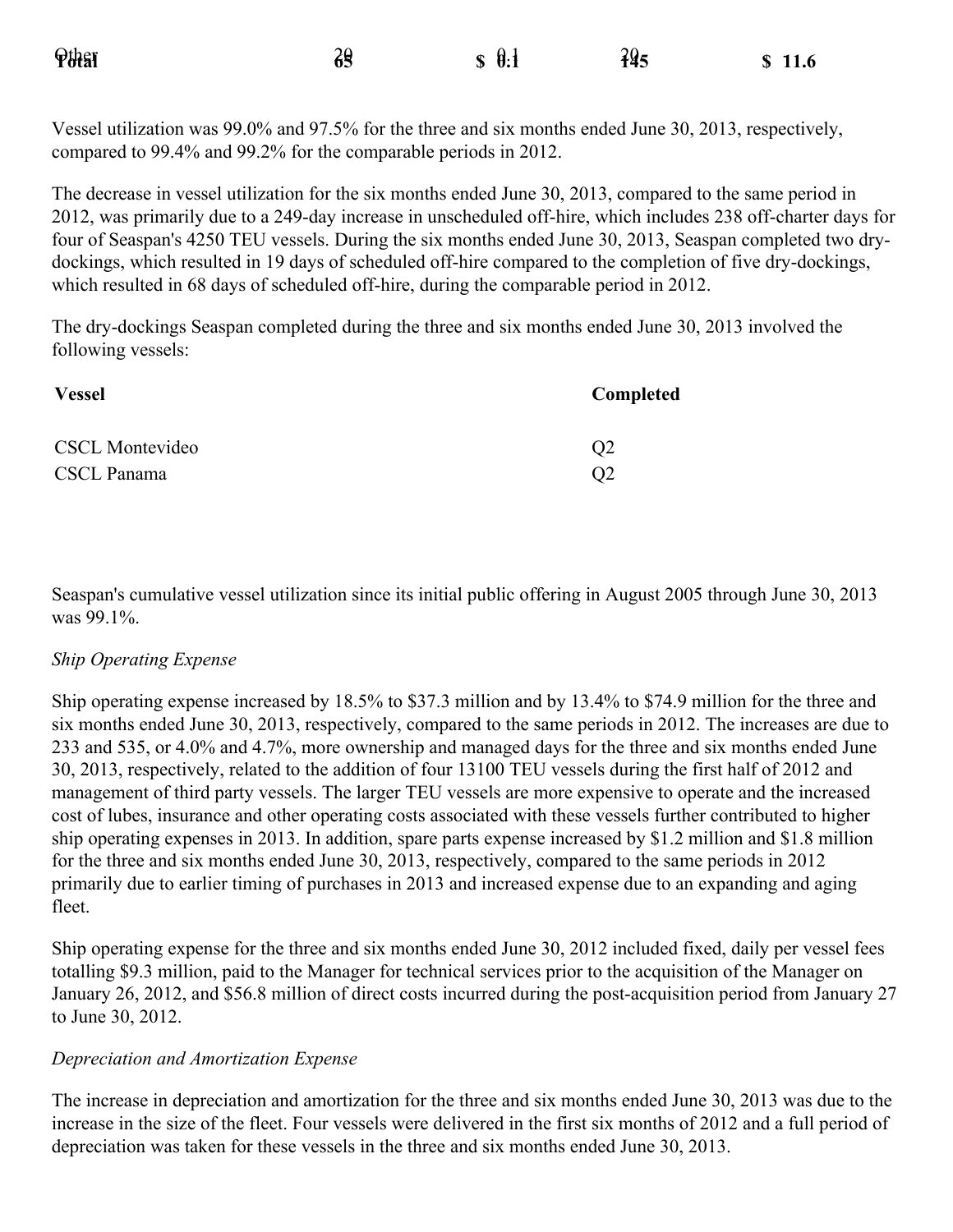#### *General and Administrative Expense*

General and administrative expenses increased by 77.4% to \$11.8 million and by 56.7% to \$19.6 million for the three and six months ended June 30, 2013, respectively, compared to the same periods in 2012. The increases for the three and six months ended June 30, 2013 over the same periods in 2012 were due primarily to increases of \$5.8 million and \$7.8 million, respectively, in stock-based compensation expense related to the non-cash stock appreciation rights ("SARs") granted to Seaspan's Chief Executive Officer in December 2012 and to certain members of management in March 2013. Of the \$5.8 million increase in stock-based compensation expense for the three months ended June 30, 2013, \$2.6 million resulted from an accelerated recognition of stock-based compensation expense related to the vesting of the first tranche of SARs. During the quarter ended June 30, 2013, the first tranche of SARs vested because the 20 consecutive trading-day average of Seaspan's common stock exceeded the base price of \$21.50 per share for that tranche. The original vesting period that was being used to recognize the stock-based compensation expense was based on a fair value model. Because the first tranche of SARs vested earlier than had been estimated by the fair value model, Seaspan was required to accelerate recognition of \$2.6 million of stock-based compensation expense during the three months ended June 30, 2013, which amount otherwise would have been recognized later in 2013.

## *Operating Lease Expense*

On June 27, 2012, Seaspan sold the Madinah to a U.S. bank and since that date has been leasing the vessel back over a nine-year term. Prior to June 27, 2012, Seaspan owned the vessel and financed it with a term loan of \$53.0 million, which was repaid using the proceeds from the sale to the bank. During the three and six months ended June 30, 2013, Seaspan incurred operating lease expenses relating to this arrangement of \$1.1 million and \$2.2 million, respectively. In the comparable periods of 2012, instead of operating lease expense, Seaspan incurred interest expense of \$0.5 million and \$1.1 million on the \$53.0 million loan.

## *Interest Expense*

As at June 30, 2013, the balance of Seaspan's long-term debt totalled \$3.1 billion and Seaspan's other longterm liabilities totalled \$631.7 million. As at June 30, 2013, Seaspan's operating debt balance was \$2.9 billion. Interest expense is comprised primarily of interest incurred on long-term debt and other long-term liabilities relating to operating vessels at the variable rate calculated by reference to LIBOR plus the applicable margin. Interest expense also includes a reclassification of amounts from accumulated other comprehensive loss related to previously designated hedging relationships. Interest incurred on long-term debt and other long-term liabilities for Seaspan's vessels under construction is capitalized to the cost of the respective vessels under construction.

The decreases in interest expense for the three and six months ended June 30, 2013 of \$3.9 million and \$5.4 million, respectively, compared to the same periods of 2012 were primarily due to lower operating debt and other long-term liabilities as well as a reduction in average LIBOR. The remaining decreases were due to a lower reclassification of accumulated other comprehensive loss into earnings and repayment of the term loan of \$53.0 million in 2012 using the proceeds from the sale of the Madinah. For the six months ended June 30, 2013, the decrease in interest expense is partially offset by less interest capitalized as the average vessel under construction balance for the six months ended June 30, 2013 was lower than for the six months ended June 30, 2012. The average LIBOR charged on Seaspan's long-term debt for the three months and six months ended June 30, 2013 was 0.2% compared to 0.5% for the comparable periods in 2012. Although Seaspan has entered into fixed interest rate swaps for much of its variable rate debt, the difference between the variable interest rate and the swapped fixed-rate on operating debt is recorded in Seaspan's change in fair value of financial instruments.

## *Change in Fair Value of Financial Instruments*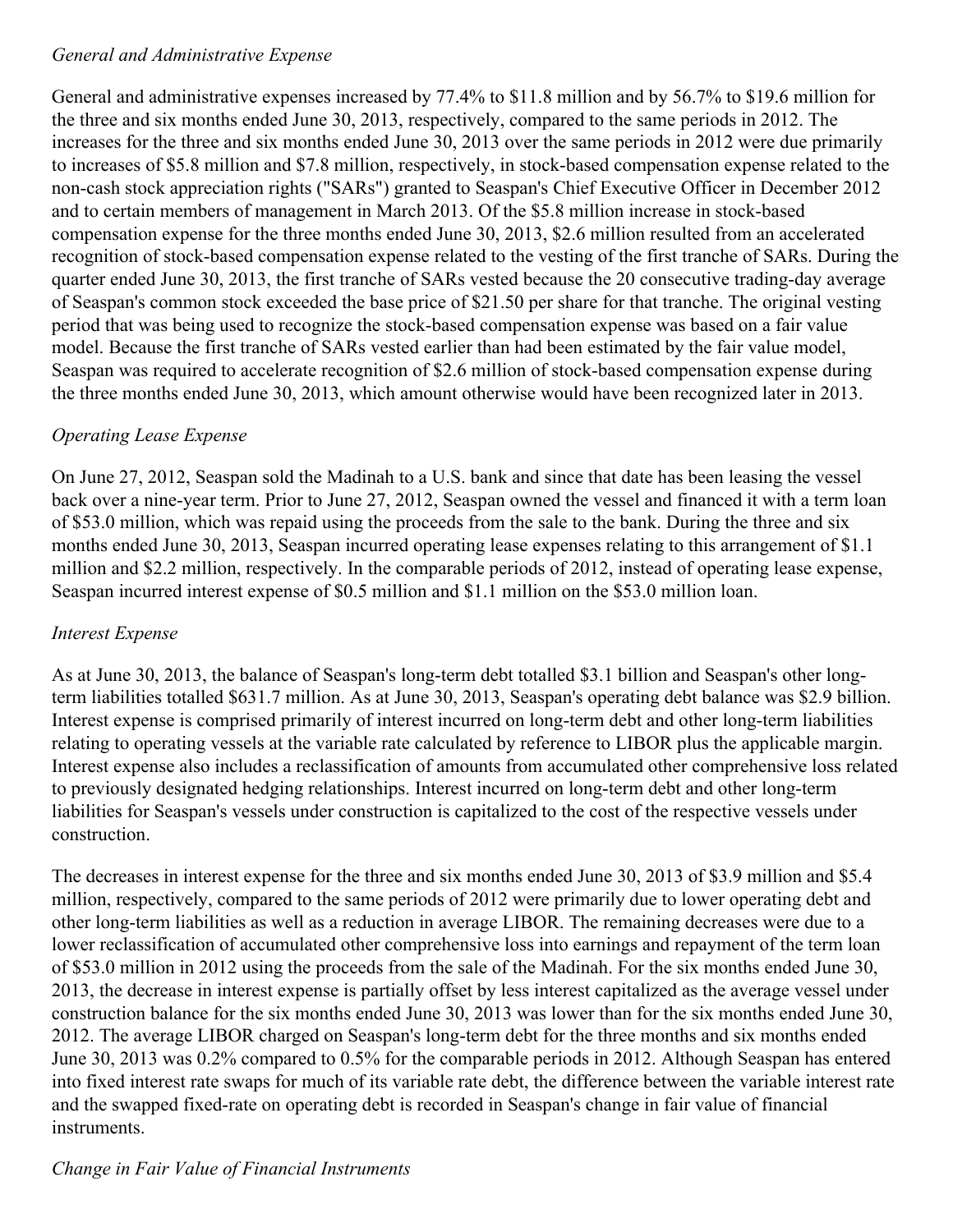The change in fair value of financial instruments resulted in a gain of \$71.2 million for the three months ended June 30, 2013, compared to a loss of \$82.1 million for the comparable period in 2012. The change in fair value of financial instruments resulted in a gain of \$68.5 million for the six months ended June 30, 2013, compared to a loss of \$86.8 million for the same period in 2012. The changes for the three and six months ended June 30, 2013, compared to the same periods in 2012 were primarily due to the effect of the passage of time and less discounting of expected future settlements.

The fair value of interest rate swap and swaption agreements is subject to change based on the counterparty and Seaspan's company-specific credit risk of Seaspan and of the counterparty included in the discount factor and the interest rate implied by the current swap curve, including its relative steepness. In determining the fair value, these factors are based on current information available to Seaspan. These factors are expected to change through the life of the instruments, causing the fair value to fluctuate significantly due to the large notional amounts and long-term nature of Seaspan's derivative instruments. As these factors may change, the fair value of the instruments is an estimate and may deviate significantly from the actual cash settlements realized over the term of the instruments. Seaspan's valuation techniques have not changed and remain consistent with those followed by other valuation practitioners.

## **About Seaspan**

Seaspan provides many of the world's major shipping lines with creative outsourcing alternatives to vessel ownership by offering long-term leases on large, modern containerships combined with industry leading ship management services. With a reputation for safety, quality and innovation, Seaspan provides turnkey services in ship design, cadet development, crewing, and newbuilding supervision. Seaspan's managed fleet consists of 89 containerships representing a total capacity of over 600,000 TEU, including 16 newbuilding containerships on order scheduled for delivery to Seaspan and third parties by the end of 2015. Seaspan's current operating fleet of 71 vessels has an average age and remaining lease period (excluding the effect of charterers' options to extend certain time charters) of approximately six years.

Seaspan's common shares, Series C Preferred Shares and Series D Preferred Shares are listed on The New York Stock Exchange under the symbols "SSW", "SSW PR C" and "SSW PR D", respectively.

## **Conference Call and Webcast**

Seaspan will host a conference call and webcast presentation for investors and analysts to discuss its results for the three and six months ended June 30, 2013 on July 30, 2013 at 5:00 a.m. PT / 8:00 a.m. ET. Participants should call 1-877-246-9875 (US/Canada) or 1-707-287-9353(International) and request the Seaspan call. A telephonic replay will be available for anyone unable to participate in the live call. To access the replay, call 1- 855-859-2056 or 1-404-537-3406 and enter the replay passcode: 18697996. The recording will be available from July 30, 2013 at 8:00 a.m. PT / 11:00 a.m. ET through 8:59 p.m. PT / 11:59 p.m. ET on August 13, 2013. The conference call will also be broadcast live over the internet and will include a slide presentation. To access the live webcast and slide presentation, go to [www.seaspancorp.com](http://www.seaspancorp.com/) and click on "News & Events" and then "Events & Presentations" for the link. The webcast and slides will be archived on the site for one year.

## **SEASPAN CORPORATION UNAUDITED CONSOLIDATED BALANCE SHEET AS OF JUNE 30, 2013 (IN THOUSANDS OF US DOLLARS)**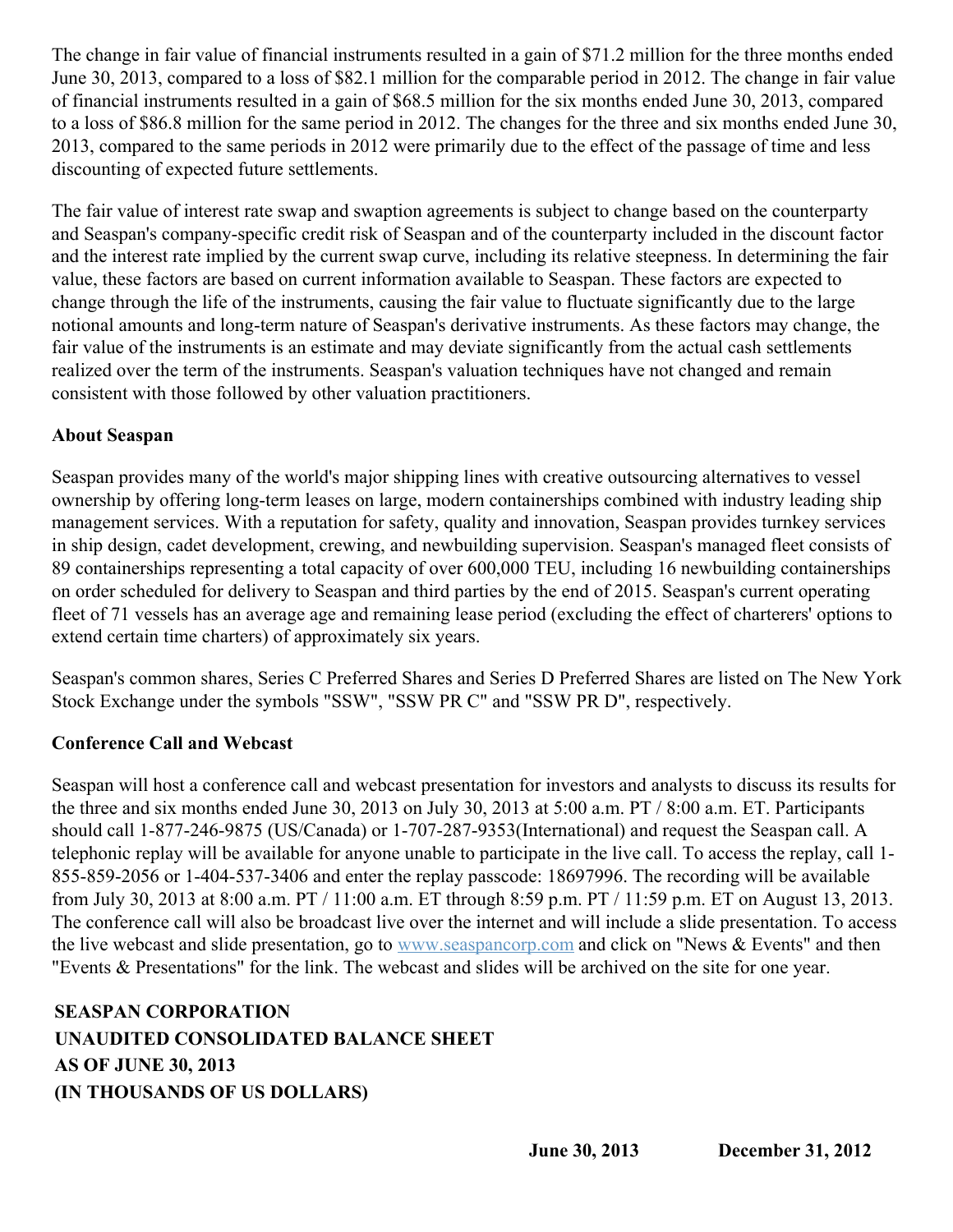| <b>ASSETS</b> assets:                          |                 |                 |
|------------------------------------------------|-----------------|-----------------|
| Cash and cash equivalents                      | \$<br>254,564   | \$<br>381,378   |
| Short-term investments                         | 81,696          | 36,100          |
| Accounts receivable                            | 11,470          | 9,573           |
| Prepaid expenses                               | 27,144          | 20,902          |
| Gross investment in lease                      | 19,235          | 15,977          |
|                                                | 394,109         | 463,930         |
| Vessels                                        | 4,728,264       | 4,785,968       |
| Vessels under construction                     | 174,650         | 77,305          |
| Deferred charges                               | 54,705          | 43,816          |
| Gross investment in lease                      | 69,323          | 79,821          |
| Goodwill                                       | 75,321          | 75,321          |
| Other assets                                   | 109,541         | 83,661          |
| Fair value of financial instruments            | 52,143          | 41,031          |
|                                                | \$<br>5,658,056 | \$<br>5,650,853 |
| Liabilities and Shareholders' Equity           |                 |                 |
| Current liabilities:                           |                 |                 |
| Accounts payable and accrued liabilities       | \$<br>51,586    | \$<br>49,997    |
| Current portion of deferred revenue            | 11,481          | 25,111          |
| Current portion of long-term debt              | 150,612         | 66,656          |
| Current portion of other long-term liabilities | 38,927          | 38,542          |
|                                                | 252,606         | 180,306         |
| Deferred revenue                               | 5,892           | 7,903           |
| Long-term debt                                 | 2,942,746       | 3,024,288       |
| Other long-term liabilities                    | 592,804         | 613,049         |
| Fair value of financial instruments            | 485,995         | 606,740         |
|                                                | 4,280,043       | 4,432,286       |
| Share capital                                  | 817             | 804             |
| Treasury shares                                | (432)           | (312)           |
| Additional paid in capital                     | 1,887,846       | 1,859,068       |
| Deficit                                        | (466, 783)      | (594, 153)      |
| Accumulated other comprehensive loss           | (43, 435)       | (46, 840)       |
| Total shareholders' equity                     | 1,378,013       | 1,218,567       |
|                                                | \$<br>5,658,056 | \$<br>5,650,853 |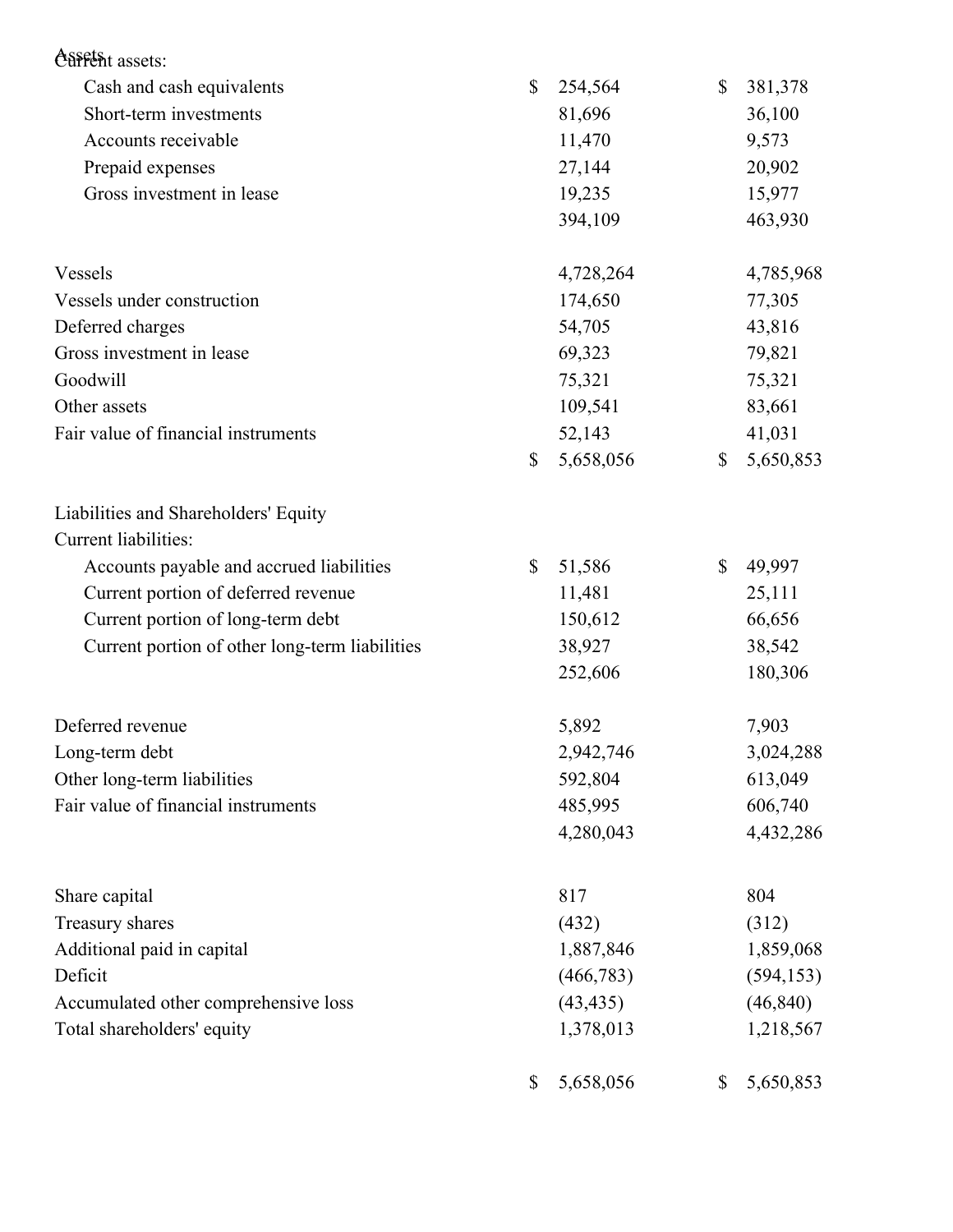#### **SEASPAN CORPORATION UNAUDITED CONSOLIDATED STATEMENTS OF OPERATIONS AND DEFICIT FOR THE THREE AND SIX MONTHS ENDED JUNE 30, 2013 AND 2012 (IN THOUSANDS OF US DOLLARS, EXCEPT SHARE AND PER SHARE AMOUNTS)**

|                                                  |      | <b>Three Months Ended</b><br><b>June 30,</b> |                  | <b>Six Months Ended</b><br><b>June 30,</b> |              |            |
|--------------------------------------------------|------|----------------------------------------------|------------------|--------------------------------------------|--------------|------------|
|                                                  | 2013 |                                              | 2012             | 2013                                       | 2012         |            |
| Revenue                                          | \$   | 167,786                                      | \$<br>167,637    | \$<br>332,710                              | \$           | 321,069    |
| Operating expenses:                              |      |                                              |                  |                                            |              |            |
| Ship operating                                   |      | 37,344                                       | 31,515           | 74,890                                     |              | 66,065     |
| Depreciation and amortization                    |      | 42,840                                       | 42,284           | 85,593                                     |              | 80,215     |
| General and administrative                       |      | 11,833                                       | 6,671            | 19,624                                     |              | 12,521     |
| Operating lease                                  |      | 1,097                                        |                  | 2,183                                      |              |            |
| Gain on vessel                                   |      |                                              | (9,773)          |                                            |              | (9,773)    |
|                                                  |      | 93,114                                       | 70,697           | 182,290                                    |              | 149,028    |
| Operating earnings                               |      | 74,672                                       | 96,940           | 150,420                                    |              | 172,041    |
| Other expenses (income):                         |      |                                              |                  |                                            |              |            |
| Interest expense                                 |      | 15,275                                       | 19,157           | 30,759                                     |              | 36,132     |
| Interest income                                  |      | (600)                                        | (321)            | (787)                                      |              | (629)      |
| Undrawn credit facility fees                     |      | 748                                          | 398              | 1,145                                      |              | 1,203      |
| Amortization of deferred<br>charges              |      | 2,266                                        | 2,205            | 4,376                                      |              | 3,766      |
| Change in fair value of<br>financial instruments |      | (71, 193)                                    | 82,084           | (68, 527)                                  |              | 86,760     |
| Equity loss on investment                        |      | 35                                           |                  | 69                                         |              | 134        |
| Other expenses                                   |      | 987                                          | 166              | 625                                        |              | 166        |
|                                                  |      | (52, 482)                                    | 103,689          | (32, 340)                                  |              | 127,532    |
| Net earnings (loss)                              | \$   | 127,154                                      | \$<br>(6,749)    | \$<br>182,760                              | \$           | 44,509     |
| Deficit, beginning of period                     |      | (563,770)                                    | (591, 415)       | (594, 153)                                 |              | (622, 406) |
| Dividends - common shares                        |      | (19,992)                                     | (15,720)         | (35,786)                                   |              | (27, 455)  |
| Dividends - preferred shares                     |      | (9,857)                                      | (8,312)          | (18,976)                                   |              | (16,625)   |
| Amortization of Series C issuance<br>costs       |      | (318)                                        | (258)            | (628)                                      |              | (477)      |
| Deficit, end of period                           | \$   | (466, 783)                                   | \$<br>(622, 454) | \$<br>(466, 783)                           | $\mathbb{S}$ | (622, 454) |
| Weighted average number of                       |      |                                              |                  |                                            |              |            |
| shares, basic                                    |      | 64,487                                       | 62,608           | 64,129                                     |              | 63,153     |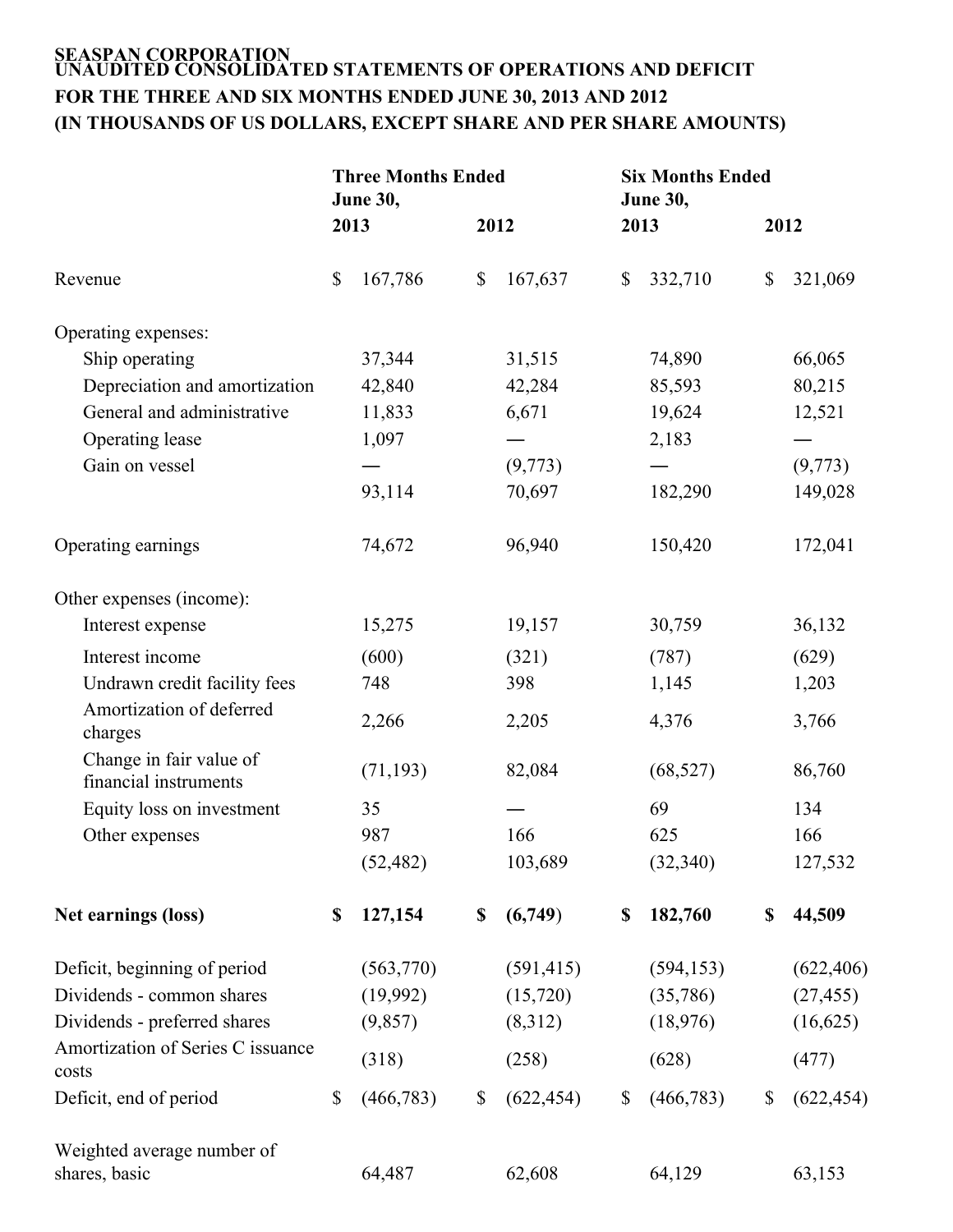| Weighted average number of         |        |           |                   |        |
|------------------------------------|--------|-----------|-------------------|--------|
| shares, diluted                    | 86,703 | 62,608    | 86,350            | 64,466 |
|                                    |        |           |                   |        |
| Earnings (loss) per share, basic   | 1.67   | \$ (0.38) | $\frac{\$}{2.24}$ | \$0.17 |
| Earnings (loss) per share, diluted | 1.35   | (0.38)    | \$ 1.88           | \$0.17 |

## **SEASPAN CORPORATION UNAUDITED CONSOLIDATED STATEMENTS OF COMPREHENSIVE INCOME (LOSS) FOR THE THREE AND SIX MONTHS ENDED JUNE 30, 2013 AND 2012 (IN THOUSANDS OF US DOLLARS)**

|                                                                                                                                              | 2013 | <b>Three Months Ended</b><br><b>June 30,</b> | 2012 |         | 2013 | <b>Six Months Ended</b><br><b>June 30,</b> | 2012 |        |
|----------------------------------------------------------------------------------------------------------------------------------------------|------|----------------------------------------------|------|---------|------|--------------------------------------------|------|--------|
| Net earnings (loss)                                                                                                                          | \$   | 127,154                                      | \$   | (6,749) | \$   | 182,760                                    | \$   | 44,509 |
| Other comprehensive income:<br>Amounts reclassified to<br>earnings (loss) during the<br>period, relating to cash flow<br>hedging instruments |      | 1,603                                        |      | 2,412   |      | 3,405                                      |      | 5,120  |
| Comprehensive income (loss)                                                                                                                  | \$   | 128,757                                      | \$   | (4,337) | \$   | 186,165                                    | \$   | 49,629 |

## **SEASPAN CORPORATION UNAUDITED CONSOLIDATED STATEMENTS OF CASH FLOWS FOR THE THREE AND SIX MONTHS ENDED JUNE 30, 2013 AND 2012 (IN THOUSANDS OF US DOLLARS)**

|                               | <b>Three Months Ended</b><br><b>June 30,</b> |         |    | <b>Six Months Ended</b><br><b>June 30,</b> |    |         |  |        |
|-------------------------------|----------------------------------------------|---------|----|--------------------------------------------|----|---------|--|--------|
|                               |                                              | 2013    |    | 2012                                       |    | 2013    |  | 2012   |
| Cash from (used in):          |                                              |         |    |                                            |    |         |  |        |
| Operating activities:         |                                              |         |    |                                            |    |         |  |        |
| Net earnings (loss)           | S                                            | 127,154 | \$ | (6,749)                                    | \$ | 182,760 |  | 44,509 |
| Items not involving cash:     |                                              |         |    |                                            |    |         |  |        |
| Depreciation and amortization |                                              | 42,840  |    | 42,284                                     |    | 85,593  |  | 80,215 |
| Share-based compensation      |                                              | 6,630   |    | 1,943                                      |    | 9,441   |  | 2,529  |
| Amortization of deferred      |                                              |         |    |                                            |    |         |  |        |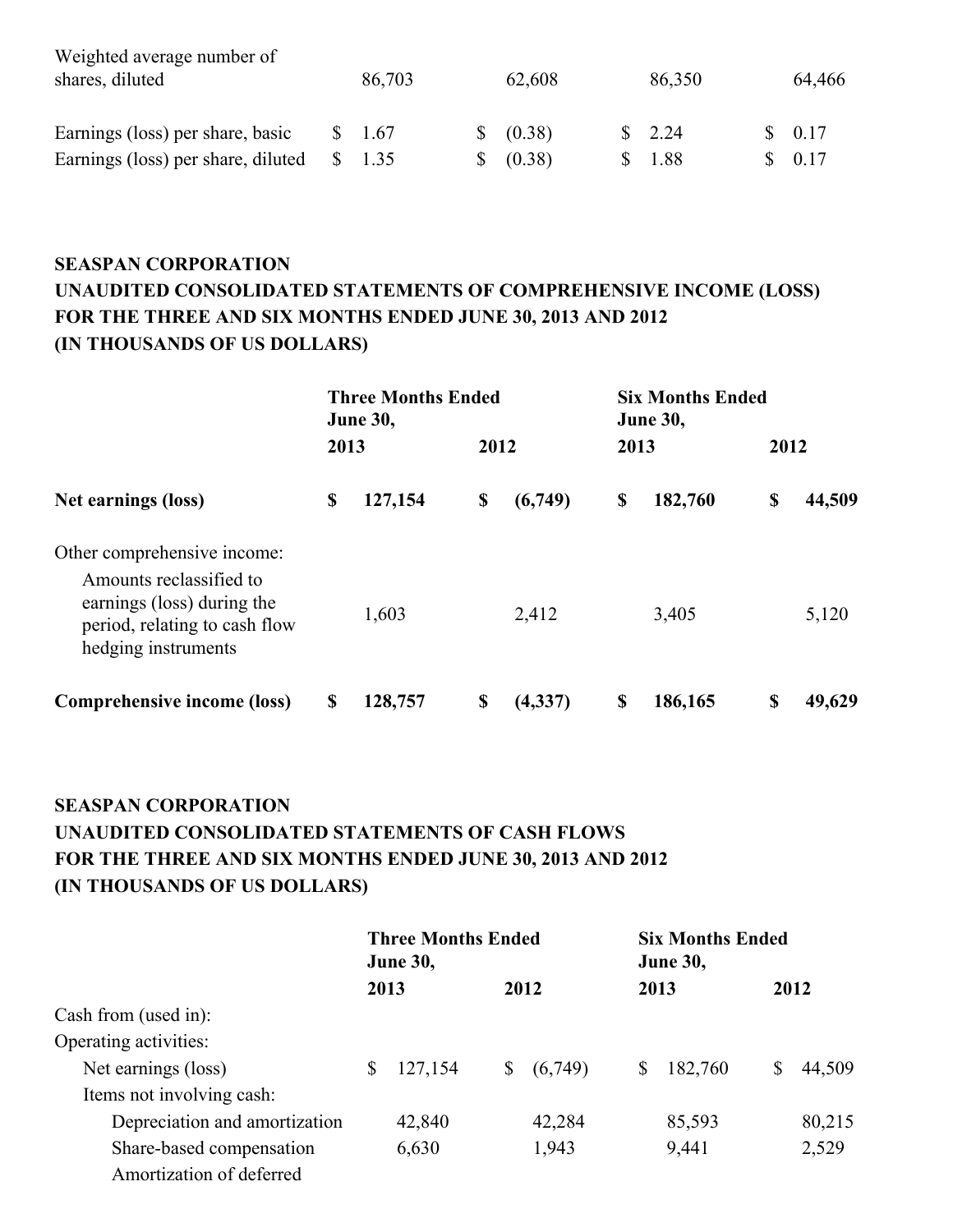| charges                                                                      | 2,266          | 2,205         | 4,376         | 3,766         |
|------------------------------------------------------------------------------|----------------|---------------|---------------|---------------|
| Amounts reclassified from other<br>comprehensive loss to interest<br>expense | 1,384          | 2,194         | 2,963         | 4,736         |
| Unrealized change in fair value<br>of financial instruments                  | (102,988)      | 51,354        | (131, 857)    | 25,571        |
| Equity loss on investment                                                    | 35             |               | 69            | 134           |
| Gain on vessel                                                               |                | (9,773)       |               | (9,773)       |
| Changes in assets and liabilities                                            | 24,240         | 8,737         | (17,501)      | (9, 733)      |
| Cash from operating activities                                               | 101,561        | 92,195        | 135,844       | 141,954       |
| Financing activities:                                                        |                |               |               |               |
| Draws on credit facilities                                                   |                | 69,997        | 9,000         | 115,487       |
| Repayment of credit facilities                                               | (12,219)       | (2,760)       | (33,226)      | (12,802)      |
| Repayment of other long-term<br>liabilities                                  | (9,787)        | (8,335)       | (19, 860)     | (32,984)      |
| Shares repurchased, including<br>related expenses                            |                | (329)         |               | (170, 938)    |
| Financing fees                                                               | (2,903)        | 198           | (14,780)      | 182           |
| Dividends on common shares                                                   | (11,266)       | (14, 811)     | (20, 438)     | (22, 178)     |
| Dividends on preferred shares                                                | (9,857)        | (8,312)       | (18,976)      | (16,625)      |
| Cash from (used in) financing activities                                     | (46, 032)      | 35,648        | (98, 280)     | (139, 858)    |
| Investing activities:                                                        |                |               |               |               |
| Expenditures for vessels                                                     | (33,065)       | (77, 640)     | (92, 294)     | (164, 275)    |
| Short-term investments                                                       | (15, 323)      | 141           | (45, 596)     | (10,073)      |
| Cash acquired on acquisition of<br>Manager                                   |                |               |               | 23,910        |
| Other assets                                                                 | (24, 595)      | (6,511)       | (23, 477)     | 530           |
| Restricted cash                                                              | (500)          | 2,100         | (1,900)       | (3,900)       |
| Investment in affiliate                                                      |                |               | (1,111)       |               |
| Cash used in investing activities                                            | (73, 483)      | (81,910)      | (164, 378)    | (153,808)     |
| Increase (decrease) in cash and cash<br>equivalents                          | (17, 954)      | 45,933        | (126, 814)    | (151,712)     |
| Cash and cash equivalents, beginning of<br>period                            | 272,518)       | 283,478       | 381,378       | 481,123       |
| Cash and cash equivalents, end of<br>period                                  | \$<br>254,564) | \$<br>329,411 | \$<br>254,564 | \$<br>329,411 |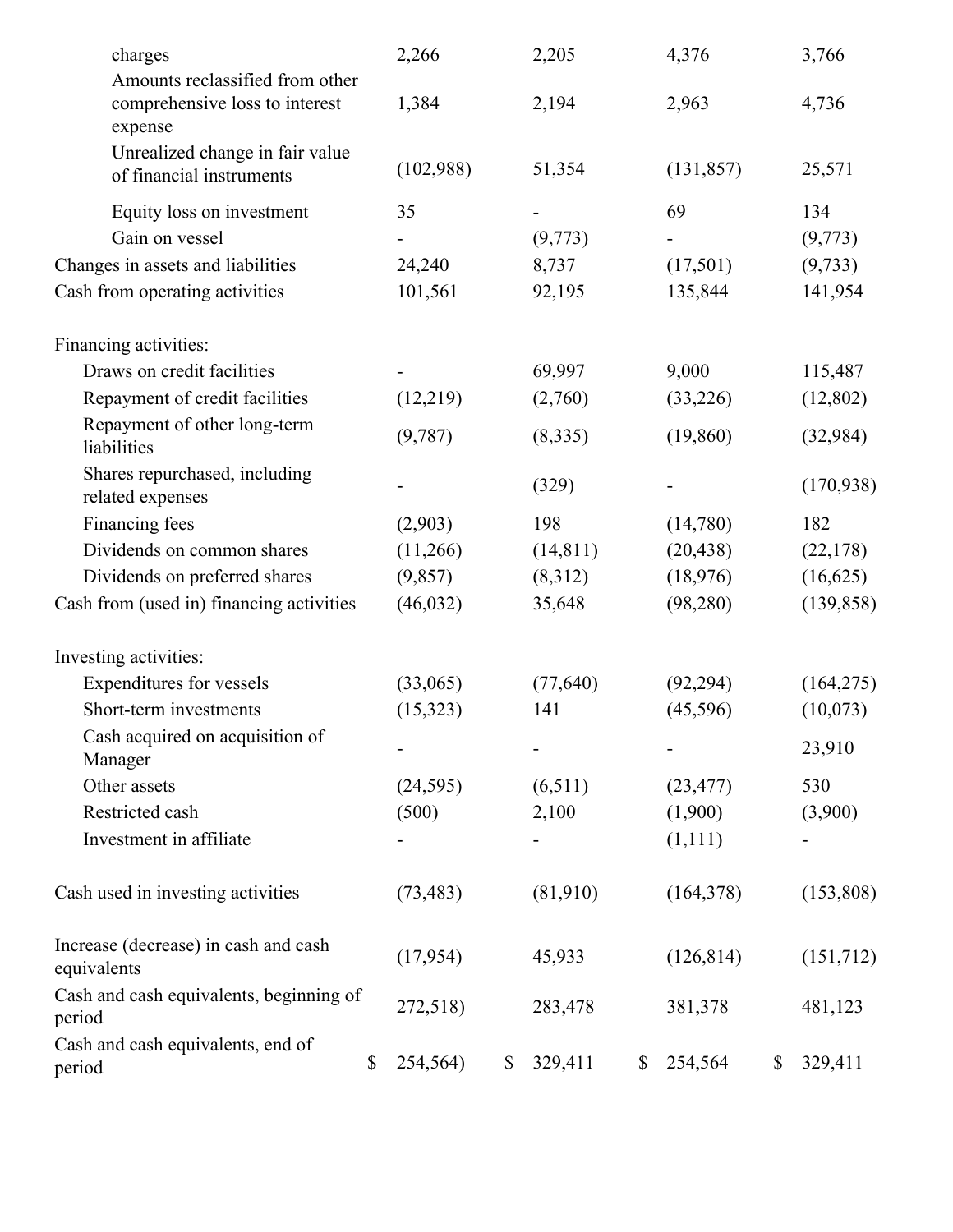#### **SEASPAN CORPORATION RECONCILIATION OF NON-GAAP FINANCIAL MEASURES FOR THE THREE AND SIX MONTHS ENDED JUNE 30, 2013 AND 2012** (**IN THOUSANDS OF US DOLLARS**)

#### **Description of Non-GAAP Financial Measures**

#### **A. Cash Available for Distribution to Common Shareholders**

Cash available for distribution to common shareholders is defined as net earnings adjusted for depreciation and amortization, interest expense, amortization of deferred charges, non-cash share-based compensation, change in fair value of financial instruments, bareboat charter adjustment, organizational development costs, amounts paid for dry-docking, cash dividends paid on preferred shares, gain on vessels, interest expense at the hedged rate and certain other items that Seaspan believes are not representative of its operating performance.

Cash available for distribution to common shareholders is a non-GAAP measure used to assist in evaluating Seaspan's ability to make quarterly cash dividends before reserves for replacement capital expenditures. Cash available for distribution to common shareholders is not defined by United States generally accepted accounting principles ("GAAP") and should not be considered as an alternative to net earnings or any other indicator of Seaspan's performance required to be reported by GAAP.

|                                                               | <b>Three Months Ended</b><br><b>June 30,</b> |           |    | <b>Six Months Ended</b><br><b>June 30,</b> |              |           |              |          |
|---------------------------------------------------------------|----------------------------------------------|-----------|----|--------------------------------------------|--------------|-----------|--------------|----------|
|                                                               |                                              | 2013      |    | 2012                                       |              | 2013      |              | 2012     |
| Net earnings (loss)                                           | \$                                           | 127,154   | \$ | (6,749)                                    | $\mathbb{S}$ | 182,760   | $\mathbb{S}$ | 44,509   |
| Add:                                                          |                                              |           |    |                                            |              |           |              |          |
| Depreciation and amortization                                 |                                              | 42,840    |    | 42,284                                     |              | 85,593    |              | 80,215   |
| Interest expense                                              |                                              | 15,275    |    | 19,157                                     |              | 30,759    |              | 36,132   |
| Amortization of deferred charges                              |                                              | 2,266     |    | 2,205                                      |              | 4,376     |              | 3,766    |
| Share-based compensation                                      |                                              | 6,630     |    | 1,943                                      |              | 9,441     |              | 2,529    |
| Change in fair value of financial<br>instruments              |                                              | (71, 193) |    | 82,084                                     |              | (68, 527) |              | 86,760   |
| Bareboat charter adjustment, net(1)                           |                                              | 2,465     |    | 2,324                                      |              | 4,860     |              | 4,621    |
| Organizational development<br>costs(2)                        |                                              |           |    | 331                                        |              |           |              | 962      |
| Less:                                                         |                                              |           |    |                                            |              |           |              |          |
| Amounts paid for dry-docking                                  |                                              | (2,610)   |    | (1, 814)                                   |              | (5,095)   |              | (3,760)  |
| Series C preferred share dividends<br>paid and accumulated(3) |                                              | (8,312)   |    | (8,312)                                    |              | (16,625)  |              | (16,625) |
| Series D preferred share dividends<br>paid and accumulated(3) |                                              | (1, 545)  |    |                                            |              | (2,351)   |              |          |
| Gain on vessel(4)                                             |                                              |           |    | (9,773)                                    |              |           |              | (9,773)  |
| Net cash flows before interest payments                       |                                              | 112,970   |    | 123,680                                    |              | 225,191   |              | 229,336  |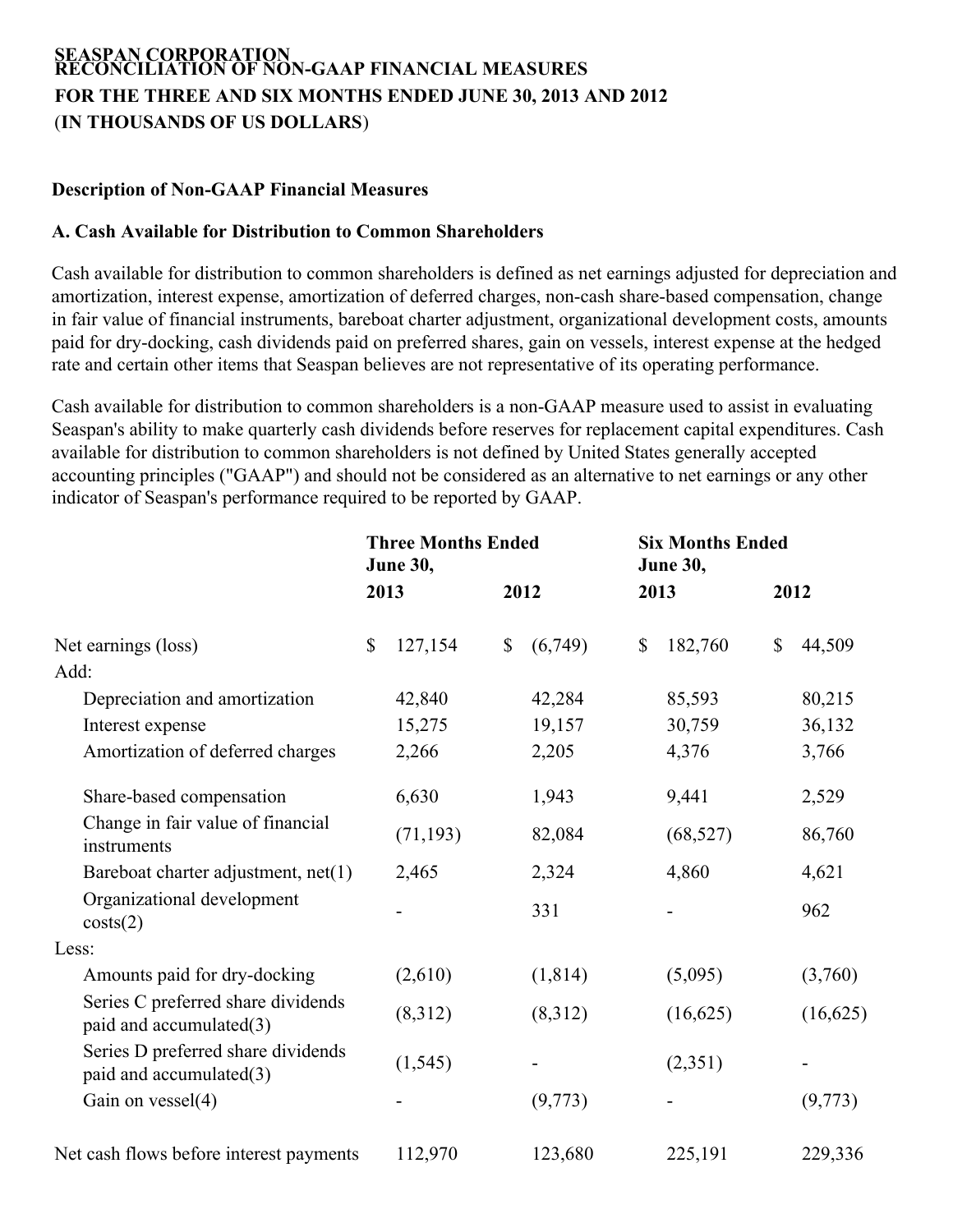| Less: Interest expense at the hedged<br>rate $(5)$        | (45, 734) | (47,271) | (91,140)  | (87, 583)            |
|-----------------------------------------------------------|-----------|----------|-----------|----------------------|
| Cash available for distribution to<br>common shareholders | \$67,236  | \$76,409 | \$134,051 | $\frac{\$}{141,753}$ |

## **SEASPAN CORPORATION RECONCILIATION OF NON-GAAP FINANCIAL MEASURES FOR THE THREE AND SIX MONTHS ENDED JUNE 30, 2013 AND 2012** (**IN THOUSANDS OF US DOLLARS, EXCEPT SHARE AND PER SHARE AMOUNTS**)

#### **B. Normalized Net Earnings and Normalized Earnings per Share**

Normalized net earnings is defined as net earnings adjusted for items such as interest expense, change in fair value of financial instruments, interest expense at the hedged rate, organizational development costs, gain on vessels and certain other items Seaspan believes affect the comparability of operating results. Normalized net earnings is a useful measure because it excludes those items that Seaspan believes are not representative of its operating performance.

Normalized earnings per share, converted, is calculated as normalized net earnings, less dividends on Series C and Series D preferred shares, divided by the "converted" number of shares outstanding for the period. The Series A preferred shares automatically convert to Class A common shares at a price of \$15.00 per share at any time on or after January 31, 2014 if the trailing 30-day average trading price of the common shares is equal to or above \$15.00. If the share price is less than \$15.00, Seaspan can choose to not convert the preferred shares and to increase the annual increase in the liquidation preference to 15% per annum from 12%. The "converted" number of shares includes: basic weighted average number of shares, share-based compensation, contingent consideration, shares held in escrow and the impact of the Series A preferred shares converted at \$15.00 per share. This method reflects Seaspan's ability to control the conversion if the share price is less than \$15.00 and the per share impact of the preferred shares conversion at \$15.00.

Normalized net earnings and normalized earnings per share, converted, are not defined by GAAP and should not be considered as an alternative to net earnings, earnings per share or any other indicator of Seaspan's performance required to be reported by GAAP.

## **SEASPAN CORPORATION RECONCILIATION OF NON-GAAP FINANCIAL MEASURES FOR THE THREE AND SIX MONTHS ENDED JUNE 30, 2013 AND 2012** (**IN THOUSANDS OF US DOLLARS, EXCEPT SHARE AND PER SHARE AMOUNTS**)

**B. Normalized Net Earnings and Normalized Earnings per Share (continued)**

| <b>Three Months Ended</b> |      |                 | <b>Six Months Ended</b> |  |  |  |  |  |  |
|---------------------------|------|-----------------|-------------------------|--|--|--|--|--|--|
| <b>June 30,</b>           |      | <b>June 30,</b> |                         |  |  |  |  |  |  |
| 2013                      | 2012 | 2013            | 2012                    |  |  |  |  |  |  |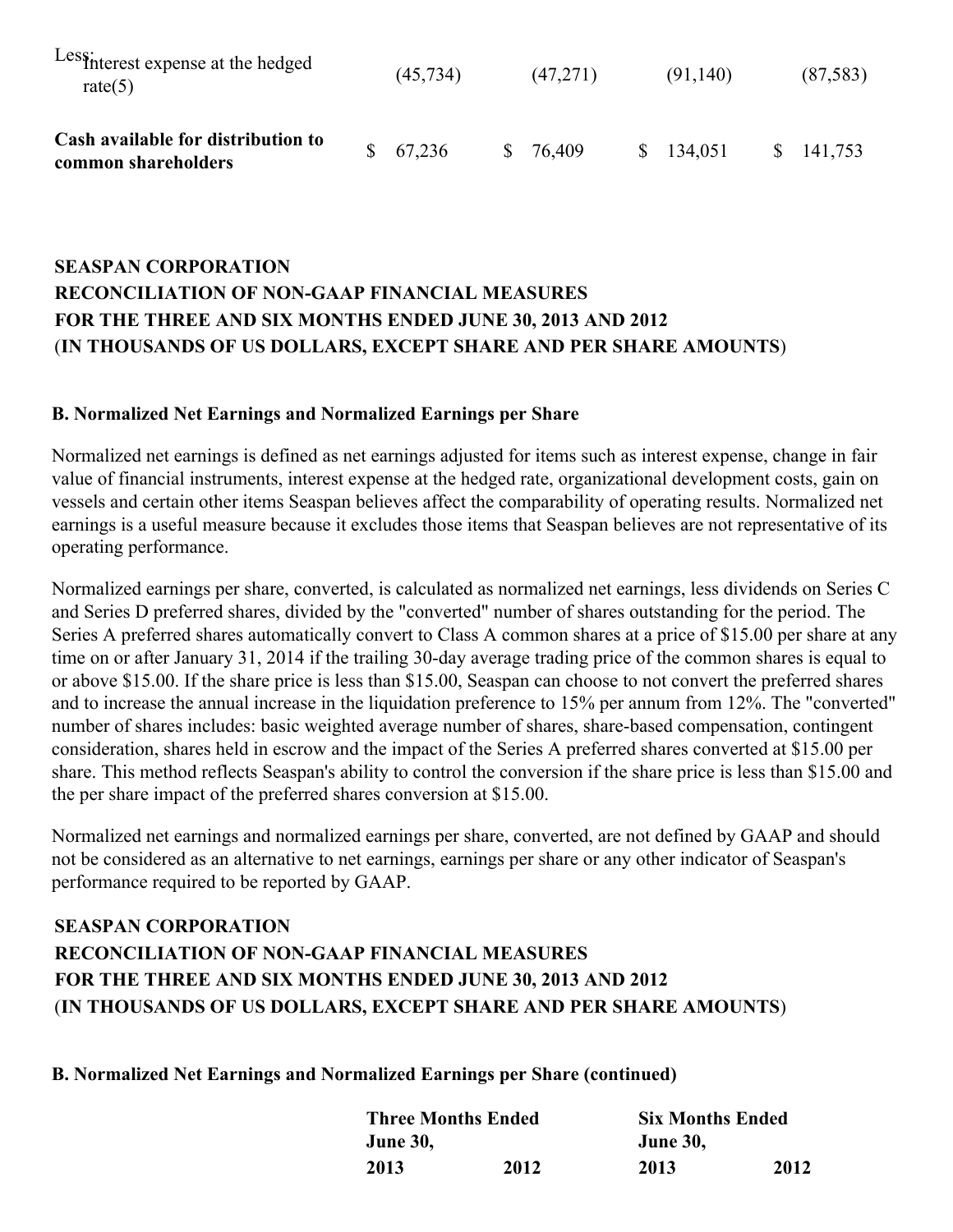| Net earnings (loss)                                                     | \$ | 127,154         | \$<br>(6,749) | \$<br>182,760   | \$          | 44,509   |
|-------------------------------------------------------------------------|----|-----------------|---------------|-----------------|-------------|----------|
| Adjust:                                                                 |    |                 |               |                 |             |          |
| Interest expense                                                        |    | 15,275          | 19,157        | 30,759          |             | 36,132   |
| Change in fair value of financial<br>instruments                        |    | (71, 193)       | 82,084        | (68, 527)       |             | 86,760   |
| Interest expense at the hedged<br>rate $(5)$                            |    | (45, 734)       | (47, 271)     | (91, 140)       |             | (87,583) |
| Organizational development<br>costs(2)                                  |    |                 | 331           |                 |             | 962      |
| Gain on vessel(4)                                                       |    |                 | (9,773)       |                 |             | (9,773)  |
| Normalized net earnings                                                 | \$ | 25,502          | \$<br>37,779  | \$<br>53,852    | \$          | 71,007   |
| Less: preferred share dividends                                         |    |                 |               |                 |             |          |
| Series A                                                                |    | 9,423           | 8,371         | 18,473          |             | 16,499   |
| Series C (including amortization of<br>issuance costs)                  |    | 8,631           | 8,569         | 17,251          |             | 17,102   |
| Series D                                                                |    | 1,545<br>19,599 | 16,940        | 3,088<br>38,812 |             | 33,601   |
| Normalized net earnings attributable<br>to common shareholders          |    | 5,903           | \$<br>20,839  | \$<br>15,040    | \$          | 37,406   |
| Weighted average number of shares<br>used to compute earnings per share |    |                 |               |                 |             |          |
| Reported and normalized, basic                                          |    | 64,487          | 62,608        | 64,129          |             | 63,153   |
| Share-based compensation                                                |    | 399             | 210           | 382             |             | 204      |
| Contingent consideration                                                |    | 508             | 703           | 743             |             | 605      |
| Shares held in escrow                                                   |    |                 | 586           | 95              |             | 504      |
| Series A preferred shares liquidation<br>preference converted at \$15   |    | 21,309          | 18,933        | 21,001          |             | 18,658   |
| Reported, diluted(6)                                                    |    | 86,703          | 83,040        | 86,350          |             | 83,124   |
| Series A preferred shares 115%<br>premium (30-day trailing average)     |    |                 |               |                 |             |          |
| Normalized, converted                                                   |    | 86,703          | 83,040        | 86,350          |             | 83,124   |
| Earnings (loss) per share:                                              |    |                 |               |                 |             |          |
| Reported, basic                                                         | \$ | 1.67            | \$<br>(0.38)  | \$<br>2.24      | \$          | 0.17     |
| Reported, diluted                                                       | S  | 1.35            | \$<br>(0.38)  | \$<br>1.88      | \$          | 0.17     |
| Normalized, converted - preferred s<br>shares converted at \$15(7)      |    | 0.18            | \$<br>0.35    | \$<br>0.39      | $\mathbb S$ | 0.65     |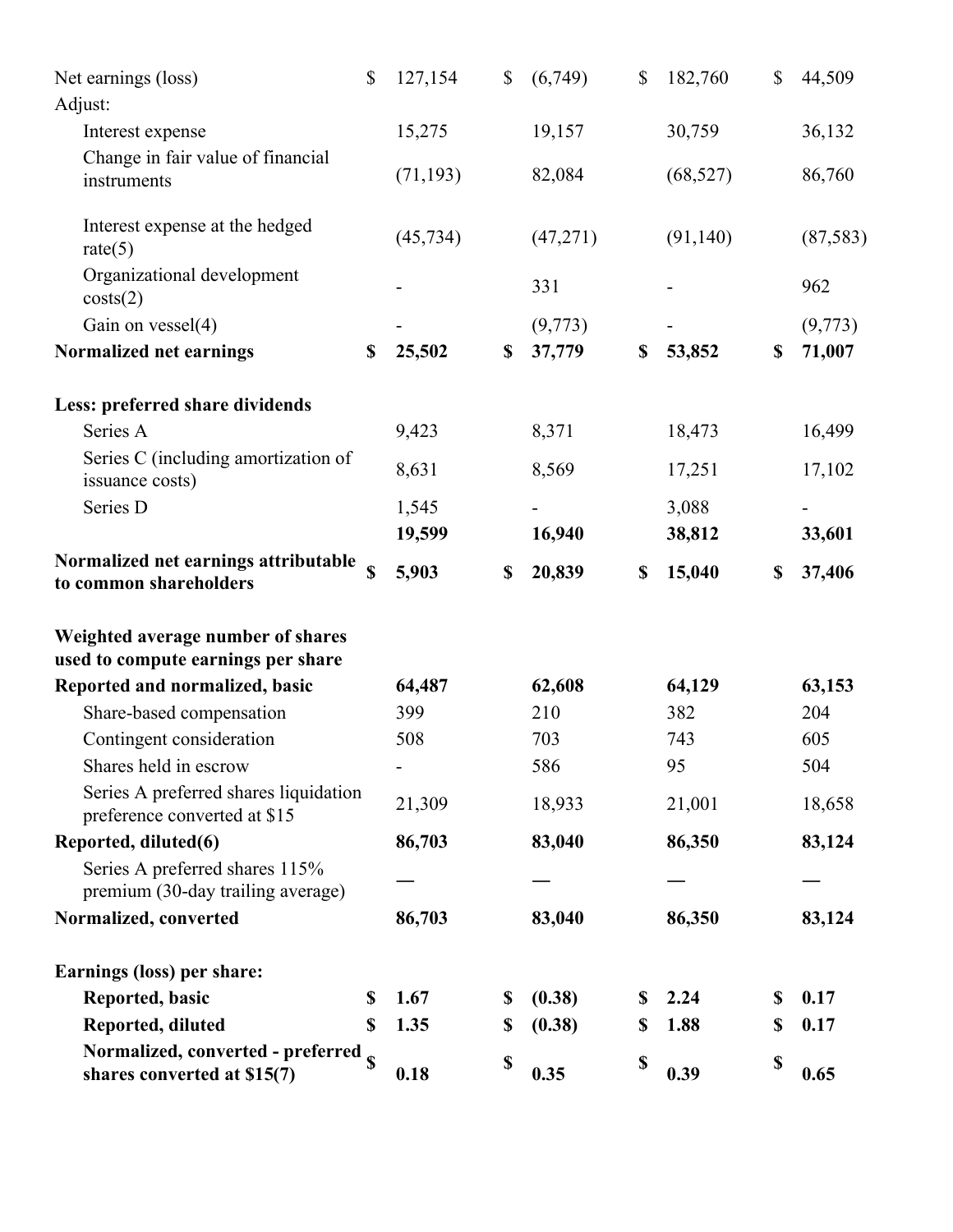# **SREEACSOPNACNILCIOART PIOONRAOTF IONONN-GAAP FINANCIAL MEASURES FOR THE THREE AND SIX MONTHS ENDED JUNE 30, 2013 AND 2012** (**IN THOUSANDS OF US DOLLARS, EXCEPT PER SHARE AMOUNTS**)

## **C. Adjusted EBITDA**

Adjusted EBITDA is defined as net earnings before interest expense and other debt-related expenses, income tax expense, interest income, depreciation and amortization, bareboat charter adjustment, organizational development costs, gain on vessels, change in fair value of financial instruments and certain other items that Seaspan believes are not representative of its operating performance.

Adjusted EBITDA provides useful information to investors in assessing Seaspan's results of operations. Seaspan believes that this measure is useful in assessing performance and highlighting trends on an overall basis. Seaspan also believes that this measure can be useful in comparing its results with those of other companies. The GAAP measure most directly comparable to Adjusted EBITDA is net earnings. Adjusted EBITDA is not defined by GAAP and should not be considered as an alternative to net earnings or any other indicator of Seaspan's performance required to be reported by GAAP.

|                                                  | <b>Three Months Ended</b><br><b>June 30,</b> |           |    |         |    | <b>Six Months Ended</b><br><b>June 30,</b> |    |         |  |  |
|--------------------------------------------------|----------------------------------------------|-----------|----|---------|----|--------------------------------------------|----|---------|--|--|
|                                                  |                                              | 2013      |    | 2012    |    | 2013                                       |    | 2012    |  |  |
| Net earnings (loss)                              | \$                                           | 127,154   | \$ | (6,749) | \$ | 182,760                                    | \$ | 44,509  |  |  |
| Add:                                             |                                              |           |    |         |    |                                            |    |         |  |  |
| Interest expense                                 |                                              | 15,275    |    | 19,157  |    | 30,759                                     |    | 36,132  |  |  |
| Interest income                                  |                                              | (600)     |    | (321)   |    | (787)                                      |    | (629)   |  |  |
| Undrawn credit facility fees                     |                                              | 748       |    | 398     |    | 1,145                                      |    | 1,203   |  |  |
| Depreciation and amortization                    |                                              | 42,840    |    | 42,284  |    | 85,593                                     |    | 80,215  |  |  |
| Amortization of deferred charges                 |                                              | 2,266     |    | 2,205   |    | 4,376                                      |    | 3,766   |  |  |
| Bareboat charter adjustment, net(1)              |                                              | 2,465     |    | 2,324   |    | 4,860                                      |    | 4,621   |  |  |
| Organizational development<br>costs(2)           |                                              |           |    | 331     |    |                                            |    | 962     |  |  |
| Gain on $vessel(4)$                              |                                              |           |    | (9,773) |    |                                            |    | (9,773) |  |  |
| Change in fair value of financial<br>instruments |                                              | (71, 193) |    | 82,084  |    | (68, 527)                                  |    | 86,760  |  |  |
| <b>Adjusted EBITDA</b>                           | \$                                           | 118,955   | \$ | 131,940 | \$ | 240,179                                    | \$ | 247,766 |  |  |

(1) In the second half of 2011, Seaspan entered into agreements to bareboat charter four 4800 TEU vessels to Mediterranean Shipping Company S.A. ("MSC") for a five year term, beginning from vessel delivery dates that occurred in 2011. Upon delivery of the vessels to MSC, the transactions were accounted for as salestype leases. The vessels were disposed of and a gross investment in lease was recorded, which is being amortized to income through revenue. The bareboat charter adjustment is included to reverse the GAAP accounting treatment and reflect the transaction as if the vessels had not been disposed of. Therefore, the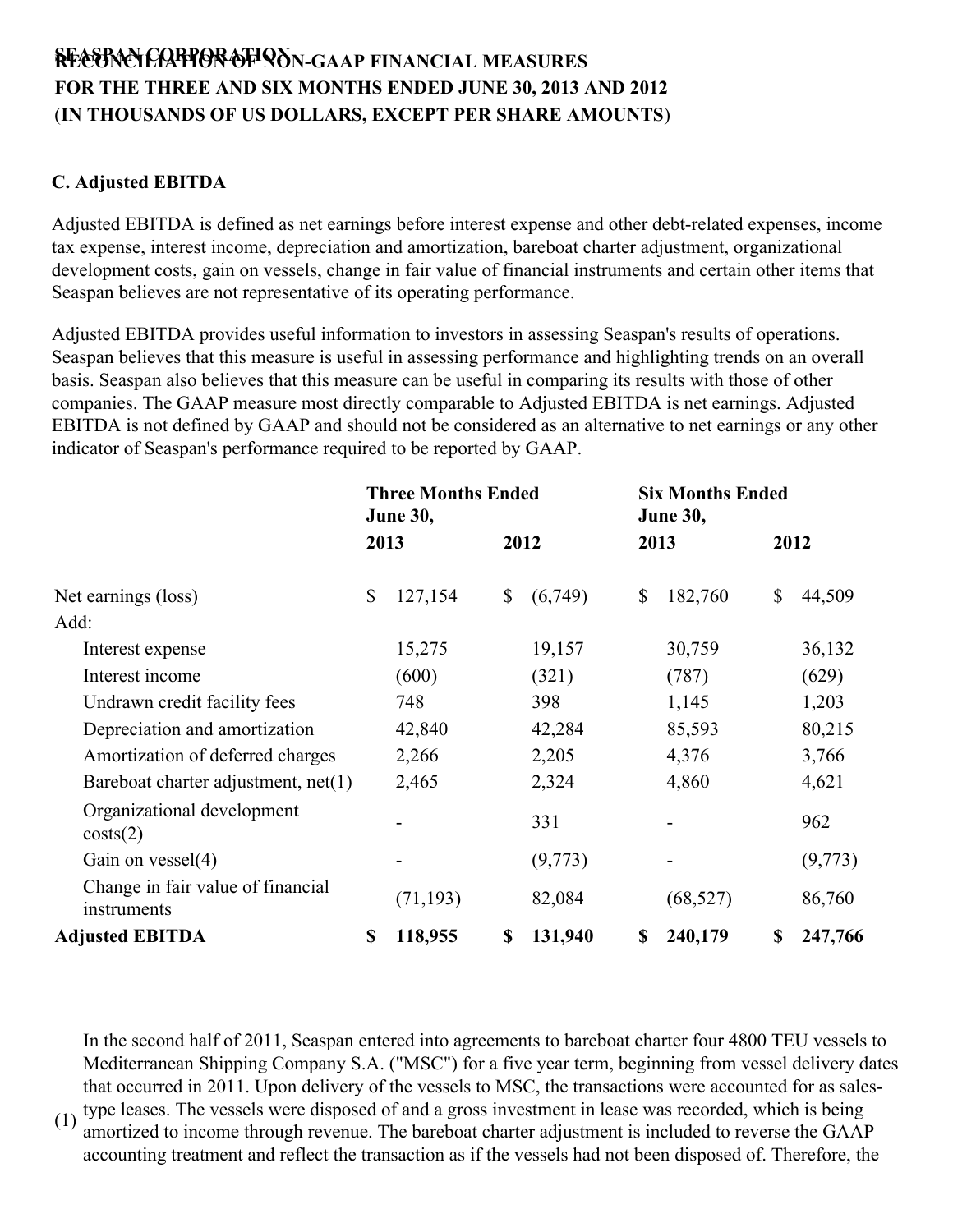bareboat charter fees are added back and the interest income from leasing, which is recorded in revenue, is deducted resulting in a net bareboat charter adjustment.

- (2) Organizational development costs include professional fees and integration costs related to the acquisition (2) of the Managar of the Manager.
- $(3)$  Dividends related to the Series C and Series D preferred shares have been deducted as they reduce cash  $(3)$  socialists for distribution to converge should be available for distribution to common shareholders.
- (4) Gains or losses on disposal of vessels are excluded from the calculation. The gain on vessel results from the  $(4)$  calculation. sale of the Madinah to a U.S. bank on June 27, 2012.

(5) on the related interest rate swaps plus the applicable margin on the related credit facilities and variable rate Interest expense at the hedged rate is calculated as the interest incurred on operating debt at the fixed rate leases, on an accrual basis. Interest expense on fixed rate leases is calculated on the effective interest rate.

(6) If the effect of Series A preferred shares is anti-dilutive, their effect is excluded from the computation of reported diluted earnings per share.

(7) detailed in the table below: Normalized earnings per share, converted, decreased for the three and six months ended June 30, 2013 as

|                                                                                                                                                |    | <b>Three Months</b><br>Ended,<br>June 30 |    | <b>Six Months Ended,</b><br>June 30 |
|------------------------------------------------------------------------------------------------------------------------------------------------|----|------------------------------------------|----|-------------------------------------|
| Normalized earnings per share, converted-preferred shares<br>converted at \$15, June 30, 2012                                                  | \$ | 0.35                                     | \$ | 0.65                                |
| Excluding share count changes:                                                                                                                 |    |                                          |    |                                     |
| Decrease in normalized net earnings $(1)$                                                                                                      |    | (0.14)                                   |    | (0.20)                              |
| Decrease from impact of Series C and D preferred shares                                                                                        |    | (0.02)                                   |    | (0.03)                              |
| Share count changes:                                                                                                                           |    |                                          |    |                                     |
| Increase in converted share count (from 83,040 to 86,703 and<br>from $83,124$ to $86,350$ for the three and six months ended,<br>respectively) |    | (0.01)                                   |    | (0.03)                              |
| Normalized earnings per share, converted-preferred shares<br>converted at \$15, June 30, 2013                                                  | \$ | 0.18                                     | S  | 0.39                                |

(1) the three and six months ended June 30, 2013. Please read "Results for the Three and Six Months EndedThe decreases in normalized net earnings are primarily due to the increases in ship operating expenses of \$5.8 million and \$8.8 million and general and administrative expenses of \$5.2 million and \$7.1 million for